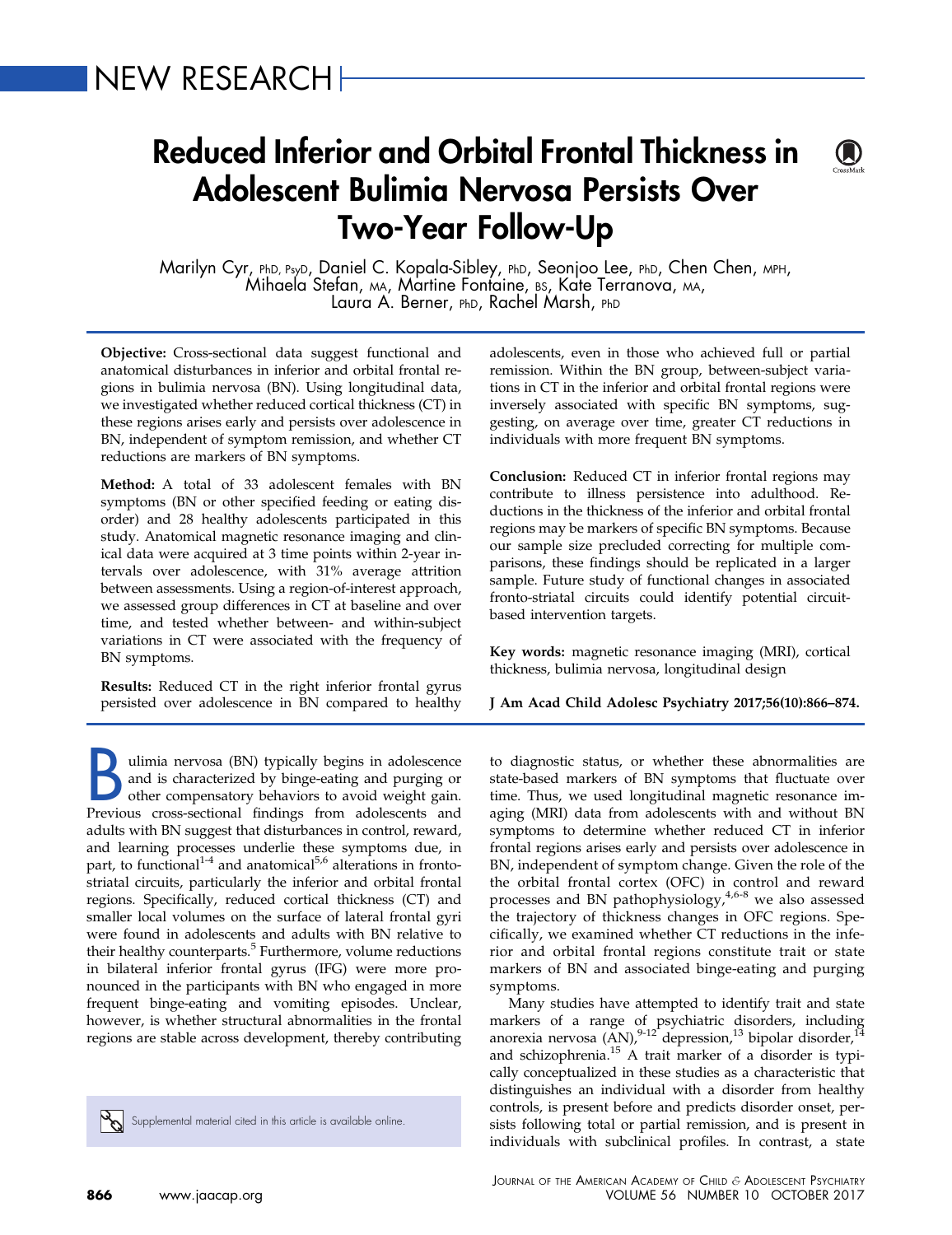marker of a disorder is defined as a characteristic that is present only, or at least more pronounced, during acute phases of a disorder, with symptoms fluctuating with levels of that marker. Assessing such trait or state markers of an illness that occur before onset and persist following remission would require substantial resources that would render such a study practically unfeasible.

Thus, in the current longitudinal study, we assessed CT early after BN onset and over the course of adolescence. We first tested whether CT in inferior and orbital frontal regions is reduced in BN compared to healthy adolescents and whether these reductions persist over time, even following full or partial remission. Such findings would suggest that reduced CT in these regions is a trait marker of the illness. In addition to illness markers, we can measure trait and state markers of symptoms within a diagnostic group, as CT may show both trait- and statelike properties. Average CT over time in an individual could predict average symptom expression relative to others (i.e., trait). In contrast, CT fluctuations over time relative to an individual's average CT could predict symptom fluctuations over time (i.e., state). Such betweenand within-subject variations can be measured reliably with CT.<sup>[16](#page-7-0)</sup> Thus, we also assessed whether participants' average CT over time predicted the average frequency of their BN symptoms over time, or whether fluctuations in CT over time predicted change in their BN symptoms over time. This question has remained untested in eating disorders, as longitudinal data comprising at least 3 time points are needed to examine such within-subject fluctuations. Moreover, although multiple biomarkers relate to average individual differences in symptoms across a range of psychiatric disorders,[10,12-15](#page-7-0) substantial within-subject fluctuation in symptom expression occurs over time, and biomarkers of these within-individual fluctuations remain unidentified[.17](#page-7-0) Thus, understanding both between-subject and within-subject fluctuations in the thickness of inferior and orbital frontal regions over time may provide a more nuanced understanding of neuroanatomical influences on changes in symptom severity and BN persistence over adolescence.

Although we are unaware of any imaging studies following this approach, the notion that individual characteristics may have both state- and trait-like variance and effects on symptom expression is well established in other fields. For instance, in the personality-psychopathology literature, it is widely acknowledged that both average levels of a given characteristic and the extent to which it is expressed on a given occasion are important predictors of symptom expression within internalizing disorders.<sup>[18](#page-7-0)</sup> In the current study, multilevel modeling makes it possible to identify the symptom correlates of both between-subject and within-subject variability in CT within BN. That is, by decomposing each participant with BN's CT for a given region at each time point into an average value over time and into deviations from that average at each time point, we can examine whether, on average over time, CT is inversely associated with the frequency of BN symptoms (i.e., a trait effect), whether individual fluctuations in CT are inversely

associated with the frequency of BN symptoms at each time point (i.e., a state effect), or both.

Thus, herein we assessed whether CT reductions within inferior and orbital frontal regions are trait markers of BN (i.e., reductions in participants with BN versus healthy participants that persist over time), or BN symptoms (i.e., average reductions over time in participants with BN that predict average symptom expression over time). We also assessed state markers of BN symptoms (i.e., within-subject fluctuations in CT at each time point that predicted BN symptoms at each time point).

## METHOD

#### Study Participants

Study participants were adolescent females with BN symptoms ( $n =$ 33) and healthy controls (HC;  $n = 28$ ) who were group matched for age, body mass index (BMI), race, and ethnicity. Participants were recruited through local and online advertisements. Participants with a history of neurological illness, past seizures, head trauma with loss of consciousness, mental retardation, pervasive developmental disorder, or current Axis I disorders (other than depressive or anxiety disorders in the BN group) were excluded. Controls had no lifetime Axis I disorders. Axis I disorders were assessed using the Kiddie-Schedule for Affective Disorders and Schizophrenia-Present and Lifetime Version.<sup>19</sup> BN symptom severity and prior diagnoses of AN were assessed using the Eating Disorders Examination.[20](#page-7-0) Participants in the BN group were included if they had engaged in an average of one loss-of-control eating episode (including both objectively and subjectively large bulimic episodes) and one compensatory episode (self-induced vomiting, laxative/diuretic misuse, or compulsive exercise) per week within the past 3 months, with at least one loss-of-control eating and compensatory episode occurring in the past month. Two follow-up assessments (FU1 and FU2) were conducted, each within 2-year intervals over adolescence. BN symptom severity and the presence or absence of comorbid illnesses were assessed each time point. The research protocol was approved by the Institutional Review Board of the New York State Psychiatric Institute, and all participants gave informed consent or assent before participating.

#### Image Acquisition and Processing

Image acquisition and processing procedures are detailed in Supplement 1, available online. Whole-brain structural T1-weighted magnetic resonance imaging (MRI) images were acquired using a standard quadrature GE 8-channel head coil and a GE Signa 3T LX scanner (Milwaukee, WI). Processing, including cortical surface reconstruction and volumetric segmentation, was performed in FreeSurfer image analysis suite (version 5.3.0, [http://surfer.nmr.](http://surfer.nmr.mgh.harvard.edu/) [mgh.harvard.edu/](http://surfer.nmr.mgh.harvard.edu/)) using automated and semi-automated tools<sup>21,22</sup> followed by the longitudinal stream.<sup>23</sup> The cerebral cortex of each participant was automatically parcellated into 6 inferior and orbital frontal regions in each hemisphere (i.e., inferior frontal gyrus pars triangularis, opercularis and orbitalis, medial and lateral orbital gyrus and frontal pole) based on the Desikan-Killiany atlas.<sup>24</sup> Mean CT was extracted from each region, and these values were used in region-of-interest (ROI) analyses.

#### Statistical Analyses

Stability of CT and BN Symptoms Over Time. Pearson correlation coefficients were calculated to examine the stability of CT and BN symptoms from baseline to FU1, FU1 to FU2, and baseline to FU2.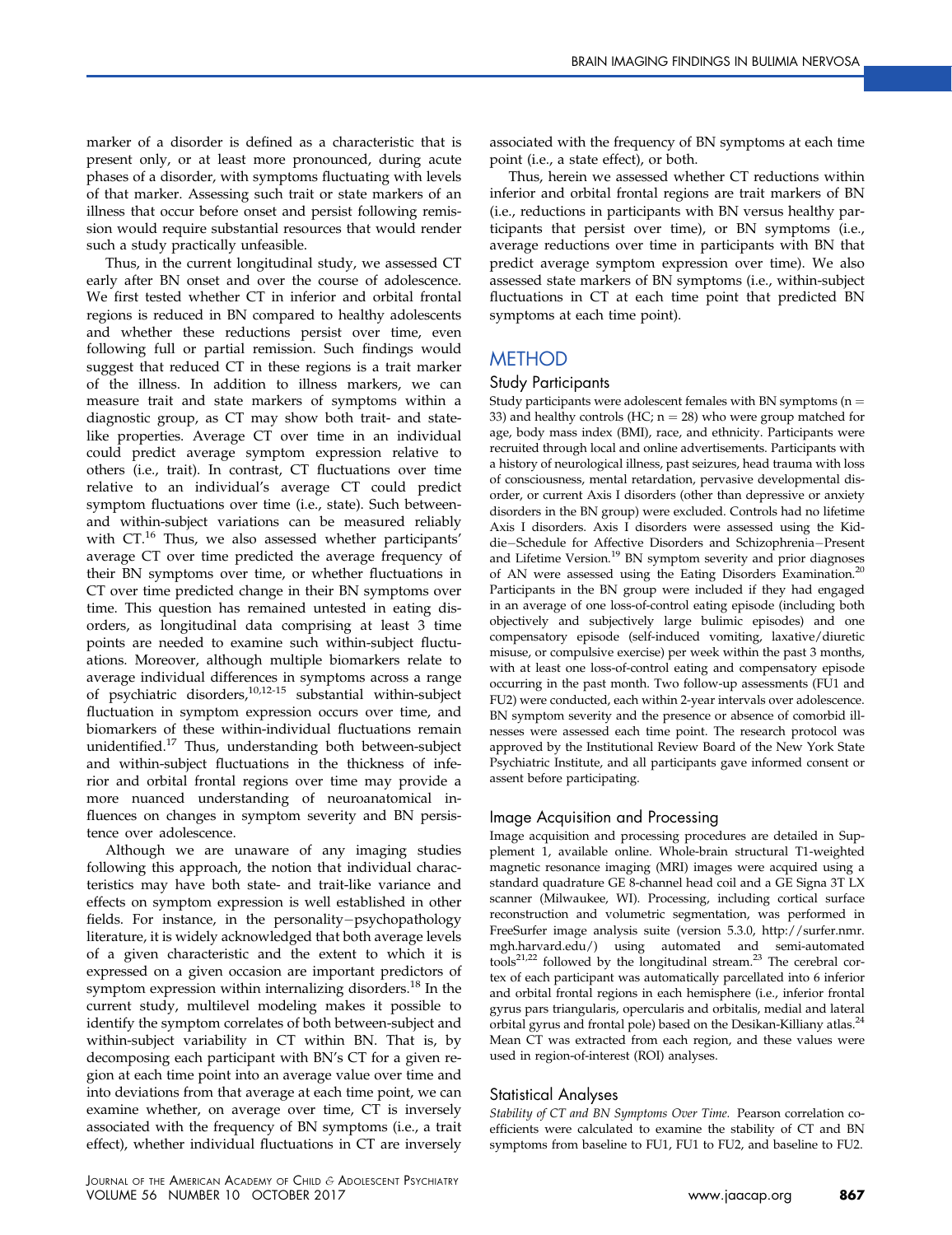Group Differences in CT Over Time. Growth curve models examined the following: group (BN versus HC) differences in CT at baseline; group differences in the rate of change in CT over time; and the persistence of group differences in CT over time. These analyses were then repeated after including only those adolescents with BN who showed more than a 50% symptom reduction in the frequency of their core BN symptoms between their baseline and last assessments, calculated as the sum of the frequency of objective bulimic episodes (OBEs) and self-induced vomiting episodes over the past 28 days. This 50% criterion was chosen in an attempt to retain as many participants as possible in our analyses, given that few participants met more stringent criteria for remission.

Trait Versus State Effects of CT on BN Symptoms. The second set of analyses examined whether reduced CT in frontal regions in the BN group constitutes a trait or state marker of binge-eating and purging behaviors. Specifically, between-subject/trait predictors were calculated by averaging participants' CT scores over time. Within-subject/state CT predictors were calculated by subtracting each participant's average CT over time from that individual's raw CT value at each time point. These values therefore represented deviations at each time point from each participant's own average CT. Multilevel models then tested simultaneously whether between- and within-subject variation in CT was associated with the frequency of OBEs and vomiting episodes over the 28 days prior to scanning. Between-subject effects would reveal whether participants who had, on average, reduced CT in a given region over time relative to other participants also engaged in more or fewer BN symptoms over time (i.e., trait effects) relative to other participants. In contrast, within-subject effects test whether changes in CT from each participant's own average levels of CT from one time point to the next predict fluctuations in symptom frequency at each time point (i.e., state effects). Because significant change in CT over time was detected in several regions, participants with only baseline data  $(n = 6)$  were excluded from these analyses to avoid biased estimation of their mean CT over time.

Growth curve and multilevel models were conducted using SAS PROC MIXED (version 9.3). Both modeling approaches permit the analysis of unbalanced data (i.e., unequal numbers of data points among participants because of varying numbers of time points completed). These models make use of all available data via maximum likelihood-based estimation.<sup>[25](#page-7-0)</sup> Growth curve models regressed CT on time (months from baseline), group status (HC versus BN), their interaction, and age at baseline (in years), thereby controlling for possible maturational differences in CT due to baseline age. For the multilevel models, a first-order autoregressive covariance structure was used to accommodate expected correlations between unexplained variance from one time point to the next. Between-within degrees of freedom were used. To control for maturational effects on symptoms as well as naturalistic changes in symptoms over time, multilevel models adjusted for the effects of baseline age and months elapsed since baseline, rendering our prediction of BN symptoms very conservative. All models included a random effect for the intercept and fixed effects for predictors.

Effects of Medication and Comorbidities. Both comorbid depression or anxiety and the use of selective serotonin reuptake inhibitors (SSRIs) may influence changes in both  $CT^{26,27}$  $CT^{26,27}$  $CT^{26,27}$  and BN symptoms<sup>28,29</sup> over time. Thus, growth curve and multilevel models were conducted with these additional time-varying covariates (i.e., comorbid depression or anxiety and current SSRI use) at each time point. Because these covariates did not appreciably affect our findings [\(Tables S1](#page-10-0) and [S2](#page-11-0), available online), they were not included in the models reported below.

## RESULTS

#### Study Participants

Demographic and clinical characteristics are shown in [Table 1](#page-3-0). Baseline data was available from 33 adolescents with BN and 28 healthy adolescents. Of the 33 adolescents with BN, 22 met DSM-5 criteria for BN. The remaining 11 met criteria for other specified feeding or eating disorder (OSFED) with subjective or objective loss-of-control eating episodes $30$  and compensatory behaviors to avoid weight gain (i.e., OSFED-BN), and were included because adolescents with less severe BN symptoms tend to engage in more frequent binge-eating and purging behaviors over time. $31,32$ Baseline demographic and clinical characteristics across BN subtypes are presented in [Table S3](#page-11-0) (available online). FU1 MRI and clinical/demographic data were available from 27 adolescents with BN and 22 HC adolescents (meantime from  $b$ aseline = 15.7 months,  $SD$ <sub>time from baseline</sub> = 6.182), and FU2 data from 18 adolescents with BN and 12 HC adolescents (mean<sub>time difference from FU1</sub>  $=$  14.8 months, SD<sub>time difference from</sub>  $_{\text{FU1}}$  = 3.275). The 31 participants with any missing data did not differ significantly from the 30 with complete data from all time points in terms of baseline demographic characteristics, CT, or symptom severity in the BN group (all  $p > 0.05$ ). Thus, data were missing at random and were therefore appropriately estimated via maximum likelihood methods in a multilevel analytic framework.<sup>[25](#page-7-0)</sup> [Figure S1](#page-9-0) (available online) depicts each assessment point and corresponding age of each participant over the course of the study (see [Table S4,](#page-12-0) available online, for statistical details on the time intervals between assessments across groups). Of the 33 adolescents with BN included in the study, 17 showed more than 50% reduction in the frequency of their core BN symptoms between their baseline and last assessments. Baseline demographics and clinical ratings did not differ across those 17 adolescents with BN showing symptom remission over time and the remaining 16.

#### Stability of CT and BN Symptoms

CT in frontal regions was stable but heterogeneous from baseline to FU1, FU1 to FU2, and baseline to FU2 (BN: mean  $r = 0.70$ ,  $p = .038$ , range: 0.16–0.95; HC: mean  $r = 0.85$ ,  $p =$ .001, range:  $0.63-0.94$ ) ([Table S5,](#page-12-0) available online). In the BN group, the frequency of binge-eating and vomiting episodes was moderately stable over time (OBE:  $r = .55$ ,  $p = .136$ , range: 0.23–0.79; vomiting:  $r = 0.34$ ,  $p = .304$ , range: -0.04 to 0.63) ([Table S6](#page-13-0), available online).

#### Group Differences in CT Over Time

Findings from growth curve models including all participants with BN are summarized in [Table S6](#page-13-0) (available online). All models' residuals were normally distributed. Group effects (i.e., average group differences in CT at baseline) were detected in bilateral frontal pole (left:  $p = .020$ ; right:  $p = .047$ ) and IFG pars opercularis (left:  $p = .015$ ; marginal effect in right:  $p = .056$ ), with thinner cortices in the BN relative to control adolescents [\(Table S7,](#page-13-0) available online). No significant group-by-time interactions were detected, suggesting that these group differences persisted over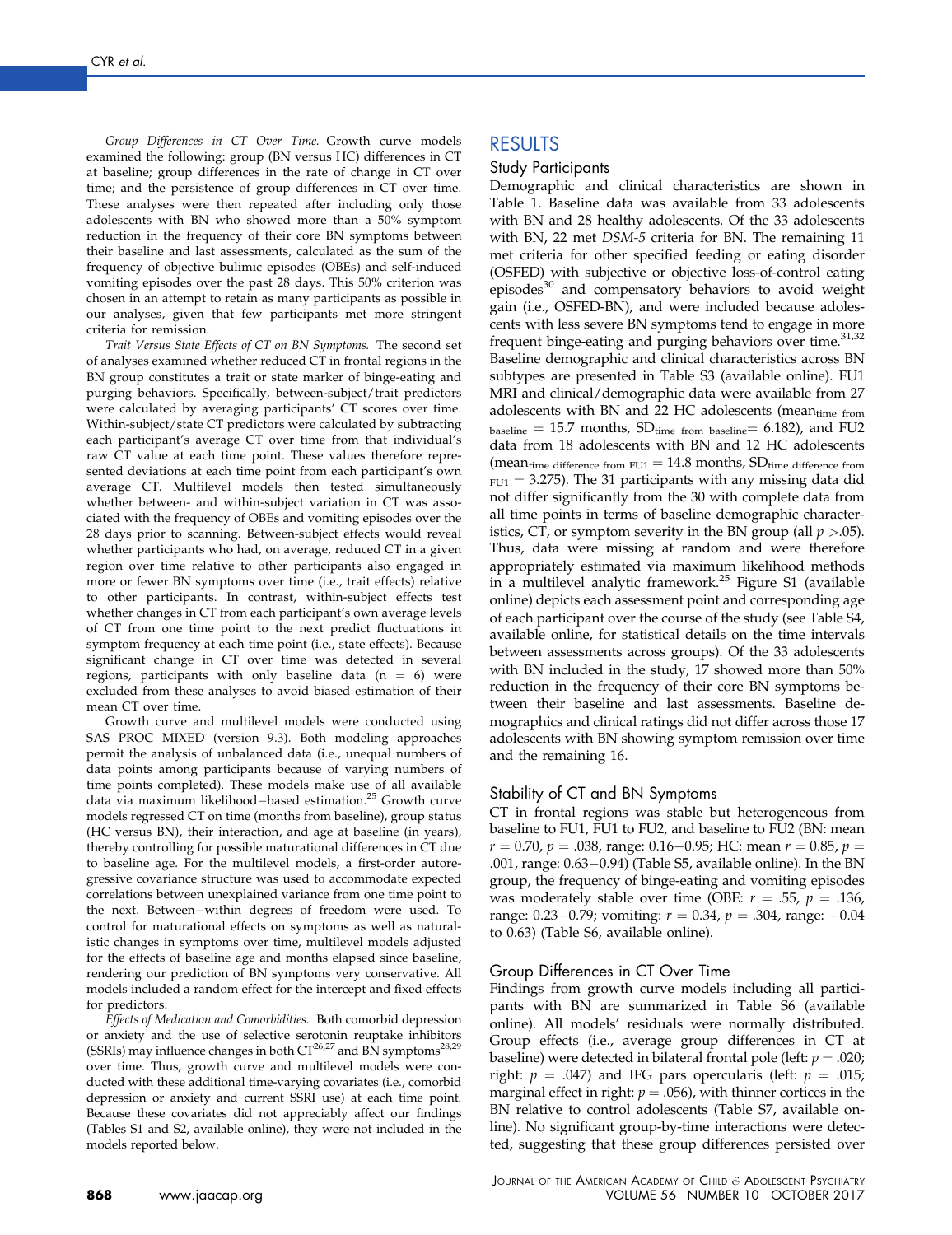|                            |                      | <b>Baseline</b> |                 |              |               | FU1           |              |     |              | FU <sub>2</sub> |                 |              |
|----------------------------|----------------------|-----------------|-----------------|--------------|---------------|---------------|--------------|-----|--------------|-----------------|-----------------|--------------|
|                            | <b>BN</b> $(n = 33)$ | $HC (n = 28)$   | <b>Analysis</b> |              | $BN (n = 26)$ | $HC (n = 21)$ | Analysis     |     | $BN(n = 16)$ | $HC (n = 12)$   | <b>Analysis</b> |              |
| Characteristic             | Mean (SD)            | Mean (SD)       | $t$ (df)        | $\mathbf{p}$ | Mean (SD)     | Mean (SD)     | $t$ (df)     | p   | Mean (SD)    | Mean (SD)       | $t$ (df)        | $\mathsf{P}$ |
| Age                        | 16.5(1.5)            | 16.2(2.1)       | $-0.73(49)$     | .47          | 18.1(1.5)     | 17.3(2.1)     | $-1.38(35)$  | .18 | 19.3(1.5)    | 18.8(2.3)       | $-0.65$ (18)    | .52          |
| BMI (kg/m)                 | 22.1(2.8)            | 21.4(3.5)       | $-0.86$ (53)    | .39          | $23.2$ (2.8)  | 22.6(3.5)     | $-0.62$ (37) | .54 | 23.8(2.7)    | 23.9 (4.9)      | 0.11(16)        | .92          |
| WAIS IQ score (full)       | 105.5(16.1)          | 104.9 (11.4)    | 0.16(47)        | .87          |               |               |              |     |              |                 |                 |              |
| Illness duration (mo)      | 26.0 (19.9)          |                 |                 |              |               |               |              |     |              |                 |                 |              |
| <b>EDE</b> ratings         |                      |                 |                 |              |               |               |              |     |              |                 |                 |              |
| <b>OBEs</b>                | 13.8 (17.8)          |                 |                 |              | 7.8(12.1)     |               |              |     | $6.7$ (19.7) |                 |                 |              |
| SBEs                       | 18.3 (24.3)          |                 |                 |              | $3.2$ (4.0)   |               |              |     | 3.6(5.8)     |                 |                 |              |
| Vomiting episodes          | 32.9 (28.7)          |                 |                 |              | 9.4(14.5)     |               |              |     | 8.3(19.4)    |                 |                 |              |
| LOC <sub>s</sub>           | $25.2$ (20.1)        |                 |                 |              | 11.0(12.3)    |               |              |     | 10.3(24.7)   |                 |                 |              |
| Comorbid MDD (%)           | 42.4                 |                 |                 |              | 15.4          |               |              |     | 6.3          |                 |                 |              |
| Comorbid anxiety (%)       | 21.2                 |                 |                 |              | 23.1          |               |              |     | 6.3          |                 |                 |              |
| Medication (%)             | 27.3                 |                 |                 |              | 46.2          |               |              |     | 31.23        |                 |                 |              |
| Prior AN (%)               | 15.2                 |                 |                 |              |               |               |              |     |              |                 |                 |              |
| Treatment (%) <sup>a</sup> |                      |                 |                 |              |               |               |              |     |              |                 |                 |              |
| Inpatient                  | 39.4                 |                 |                 |              |               |               |              |     |              |                 |                 |              |
| Outpatient                 | 27.2                 |                 |                 |              |               |               |              |     |              |                 |                 |              |

## <span id="page-3-0"></span>TABLE 1 Demographic and Clinical Characteristics at Each Assessment Point

Note: AN = anorexia nervosa; BMI = body mass index; BN = bulimia nervosa; EDE = Eating Disorder Examination; FU = follow-up; HC = healthy controls; LOC = loss-of-control eating episodes of any size; MDD = major depressive episode; OBE = objective binge-eating episode; SBE = subjective binge-eating episode; WAIS = Weschler Adult Intelligence Scale.

<sup>a</sup>Treatment-seeking participants received inpatient or outpatient treatment in the Eating Disorders Clinic at the New York State Psychiatric Institute only following their baseline assessment/scan.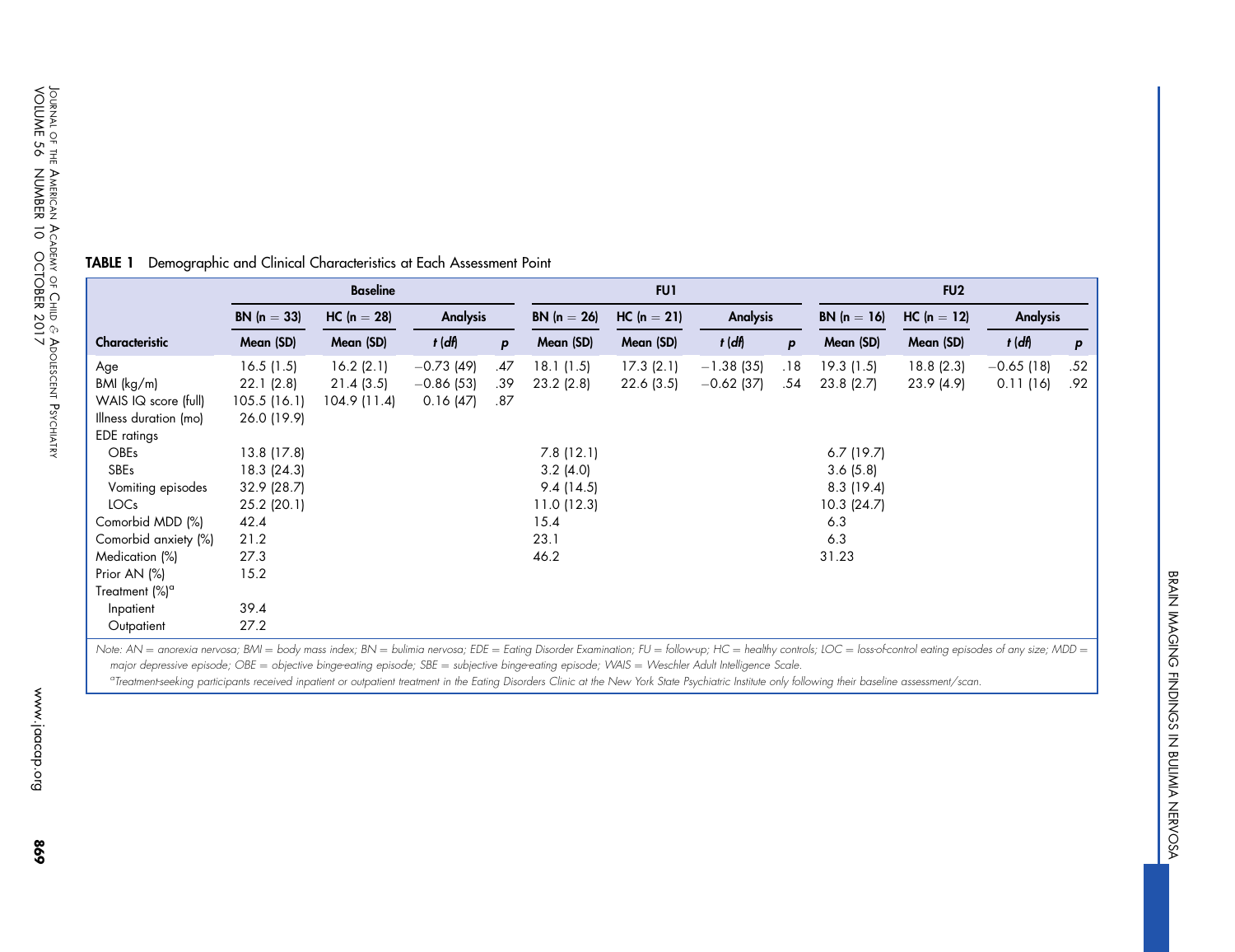<span id="page-4-0"></span>time. Findings from the growth curve models including only the adolescents with BN whose symptoms improved by more than 50% between their baseline and last assessments are summarized in Table 2 and [Figure 1](#page-5-0), with detailed statistical results presented in [Table S8](#page-14-0) (available online). Significant group effects (i.e., baseline group differences, Table 2 and [Figure 1\)](#page-5-0) were detected in right IFG pars opercularis (right:  $p = .030$ ) and orbitalis ( $p = .021$ ), with CT reduced in BN relative to HC. No significant group-by-time interactions were detected, suggesting that these reductions persisted following partial remission in BN. CT point slope estimates were computed for each region/year (0, 12, 24, and 36 months) to further assess the persistence of group differences over time. Contrast comparisons of CT in each region at each year revealed group differences that remained in right IFG pars opercularis and orbitalis ([Table 3](#page-6-0) and [Figure 1](#page-5-0)). [Table 3](#page-6-0) also presents the magnitude of the group differences, calculated as the mean group difference divided by the re-sidual standard deviation.<sup>[33](#page-8-0)</sup>

## Trait Versus State Effects of CT on BN Symptoms

Results from multilevel models are summarized in [Table 4](#page-6-0) with detailed statistical results presented in [Table S9](#page-15-0) (available online). All models' residuals were normally distributed. Between-subject effects ([Table 4\)](#page-6-0) emerged such that the adolescents with BN with reduced CT in the left frontal pole  $(p = .020)$  reported more frequent binge-eating episodes. Similarly, reduced CT in the right IFG pars orbitalis ( $p =$ .009) and lateral orbital frontal cortex (OFC;  $p = .049$ ) was significantly associated with more frequent vomiting episodes. No significant within-subject effects were detected.

## **DISCUSSION**

This longitudinal study examined whether reductions in the thickness of frontal regions are trait or state markers of BN and/or binge-eating and vomiting behaviors. Growth curve models revealed CT reductions in inferior frontal regions that persisted over time in adolescents with BN relative to their healthy counterparts, even among those whose symptoms fully or partially remitted over the course of the study. Thus, reduced CT in these regions may be a trait marker of BN, potentially contributing to its development and persistence over adolescence and young adulthood. Our findings further suggest that between-subject variations in the thickness of inferior and orbital frontal regions may be trait markers of binge-eating and vomiting behaviors in BN. Although a handful of cross-sectional MRI findings point to potential trait and state markers of AN in remitted patients, [9-12](#page-7-0) this is the first study to use a longitudinal approach to identify trait and state markers of BN and specific BN symptoms. These findings contribute to our understanding of how these regions that support control, reward, and learning processes are involved in the pathophysiology and persistence of BN and BN symptoms.

We detected reduced CT in the IFG and frontal pole at baseline in participants with BN compared to healthy adolescents, although frontal pole reductions were no longer significant when including only the adolescents with BN who achieved full or partial remission over time. CT reductions in right IFG (pars opercularis and orbitalis) remained stable over time, even following full or partial symptom remission. Reductions in right IFG pars orbitalis remained stable when participants with BN with subclinical symptoms were excluded from growth curve analyses, suggesting that reduced CT in this IFG subregion may be a more robust marker of BN. These findings are consistent with previous cross-sectional findings of reduced local volumes on the surface of (and reduced CT in) lateral frontal areas in a different sample of BN relative to control participants, with local volume reductions in the inferior and middle frontal cortices becoming more prominent with advancing age.<sup>[5](#page-7-0)</sup> Previous structural MRI studies of individuals with BN are sparse, with mixed results. Early studies suggest increased cerebrospinal fluid in BN compared to control participants,  $34,35$  perhaps pointing to widespread reductions in gray and/or white matter volumes. More recent findings show enlarged medial orbital frontal cortex in adults with BN,<sup>[6,36](#page-7-0)</sup> although other studies report no alterations in gray matter volume in acutely ill (local volumes $^{37}$  $^{37}$  $^{37}$ ) or remitted (total volume $^{38}$ ) patients with BN. In contrast, we detected persistent reductions in the thickness of the right IFG over time in partially remitted adolescents with BN. These latter cross-sectional studies

TABLE 2 Growth Curve Models Predicting Cortical Thickness in Healthy Controls Versus Participants With Remitted Bulimia Nervosa<sup>a</sup>

| <b>Cortical Area</b>   | Side  | Characteristic <sup>b</sup> | B       | <b>SE</b> |         | D   |
|------------------------|-------|-----------------------------|---------|-----------|---------|-----|
| Inferior frontal gyrus | Right | Group                       | $-0.10$ | 0.05      | $-2.22$ | .03 |
| (opercularis)          |       | Time                        | < 0.01  | < 0.01    | $-2.28$ | .03 |
|                        |       | Group $\times$ time         | < 0.01  | < 0.01    | 0.32    | .75 |
|                        |       | Age                         | $-0.02$ | 0.01      | $-1.30$ | .20 |
| Inferior frontal gyrus | Right | Group                       | 0.14    | 0.06      | 2.36    | .02 |
| (orbitalis)            |       | Time                        | < 0.01  | < 0.01    | 2.66    | .01 |
|                        |       | Group $\times$ time         | < 0.01  | < 0.01    | 0.13    | .90 |
|                        |       | Age                         | $-0.03$ | 0.02      | $-2.09$ | .04 |

Note: <sup>a</sup> Remission is defined as at least 50% reduction in the frequency of objective binge-eating episodes and vomiting episodes between baseline and last assessment.  $^b$ Group coded as healthy control = 0, bulimia nervosa = 1; time coded as months from baseline; age coded as years at baseline.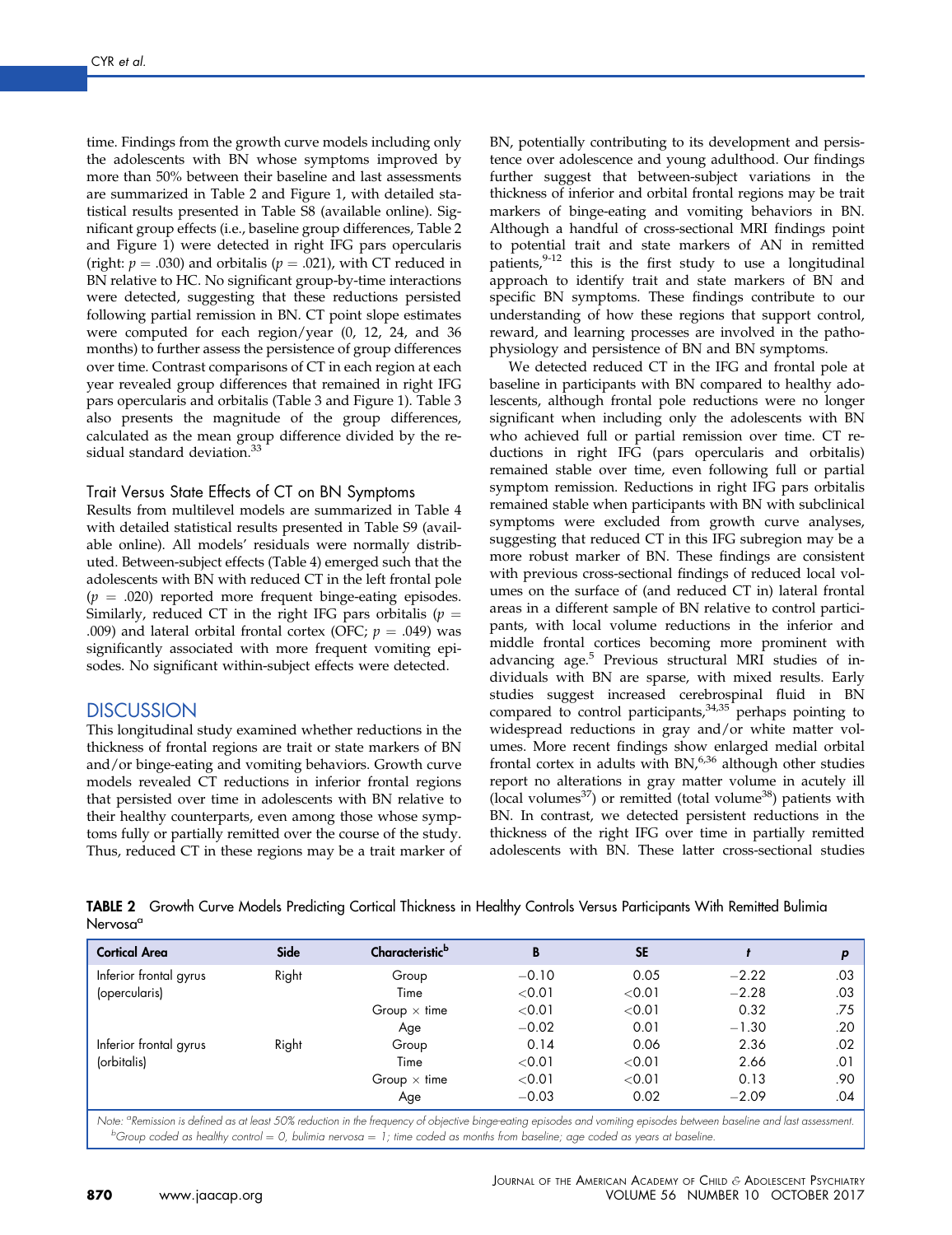<span id="page-5-0"></span>FIGURE 1 Group differences in cortical thickness (CT) over time. Note: Top images show group differences in CT at baseline; line graphs show differences yearly based on point slope estimates at 0, 12, 24, and 36 months. Remission is defined as at least 50% reduction in the frequency of objective bulimic episodes (OBEs) and vomiting episodes between baseline and last assessment. BN  $=$  bulimia nervosa; HC  $=$ healthy control; IFG  $=$  inferior frontal gyrus.



 $BN < HC$ 

used voxel-based morphometry to assess brain structure in adults with and without BN, whereas we assessed longitudinal structural changes in adolescents, using a methodology that does not share the inherent limitations of voxel-based morphometry approaches.<sup>[39](#page-8-0)–42</sup> Thus, discrepancies between the previous findings and ours may be due to such methodological differences across studies or to differences in the demographic and clinical characteristics of the samples studied (i.e., adults versus adolescents; DSM-5 BN versus OSFED diagnostic criteria). Nevertheless, our findings should be replicated in a larger sample.

Similar to studies of  $AN^{9,11}$  $AN^{9,11}$  $AN^{9,11}$  and depression,<sup>[13](#page-7-0)</sup> this approach of assessing brain structure in individuals ill and remitted from a given disorder permits understanding of whether CT may be a trait versus state marker of that disorder. Examining the effects of between- versus withinsubject variations in CT on the frequency of binge-eating and purging behaviors is a novel approach, permitting assessment of CT in frontal regions as trait or state markers of BN symptoms. To our knowledge, this approach has not been previously applied in clinical neuroscience. Multilevel modeling allowed us to determine whether adolescents with BN who, on average, had greater CT reductions over time also had more severe symptoms (i.e., trait effects), and whether individual fluctuations in CT were associated with symptoms over time (i.e., state effects). Within the BN group, significant between-subject effects of frontal CT on symptoms were detected. Specifically, on average over time, those with the least CT in the left frontal pole engaged in more frequent OBEs, and those with the least CT in the right IFG pars orbitalis and lateral OFC engaged in more frequent vomiting episodes. Thus, reductions in these regions may be trait markers of symptom expression in adolescents with BN. No significant within-subject effects were detected, suggesting that reductions in the thickness of frontal regions are not state markers of BN symptoms.

An alternative explanation for our findings is that BN symptoms may have a scarring effect on brain structure, thereby contributing to reductions in CT over time. For instance, time point-to-time point fluctuations in symptoms, such as purging and also food restriction, could lead to acute changes in CT, which would be reflected by deviations in CT at each time point. Such a possibility is consistent with evidence that episodes of purging and food restriction may lead to reduced brain volumes via the depletion or lack of bodily fluids.[43](#page-8-0) Similarly, chronically frequent BN symptoms may result in long-term alterations in CT, which would be reflected by reduced mean CT over time. Finally, brain structure and BN symptoms may also show transactional effects such that symptoms contribute to CT reductions that, in turn, contribute to the persistence or worsening of symptoms. Although such scarring or transactional effects should be assessed in future longitudinal studies, this is the first to assess neuroanatomical trait and state markers of symptom expression in BN, providing a more nuanced understanding of the relation of such markers to the persistence and expression of binge-eating and purging during adolescence.

Associations of inferior and orbital frontal abnormalities with BN symptoms have been documented in anatomical $5.6$ and functional $2-4$  MRI studies of BN. For example, we previously detected, in another sample of participants with BN, volume reductions in the inferior frontal regions that were greatest in individuals who engaged in the most frequent binge-eating and vomiting episodes, $5$  consistent with the between-subject effects of inferior frontal CT on symptom frequency detected herein. Fronto-striatal circuits support a range of cognitive functions, including control, reward, and learning processes.<sup>[44](#page-8-0)</sup> Thus, reduced thickness of the inferior and orbital frontal regions may account, in part, for deficits in these processes in  $BN^{45,46}$  $BN^{45,46}$  $BN^{45,46}$  and for deficient activation of these regions during performance of inhibitory control, reward, and learning tasks.<sup>[2,3,47,48](#page-7-0)</sup> These functional deficits may, in turn, underlie the binge-eating and purging behaviors that characterize BN, thereby mediating our observed associations between CT and the severity of BN symptoms.

Although this is the first longitudinal anatomical study of individuals with BN, it is limited by the modest sample size combined with attrition. Although some participants dropped out of the study over time, participants with missing data did not differ significantly from those with complete data in terms of demographic characteristics, CT, or symptom severity at baseline. Thus, data were missing at random, and our growth curve and multilevel models, via the use of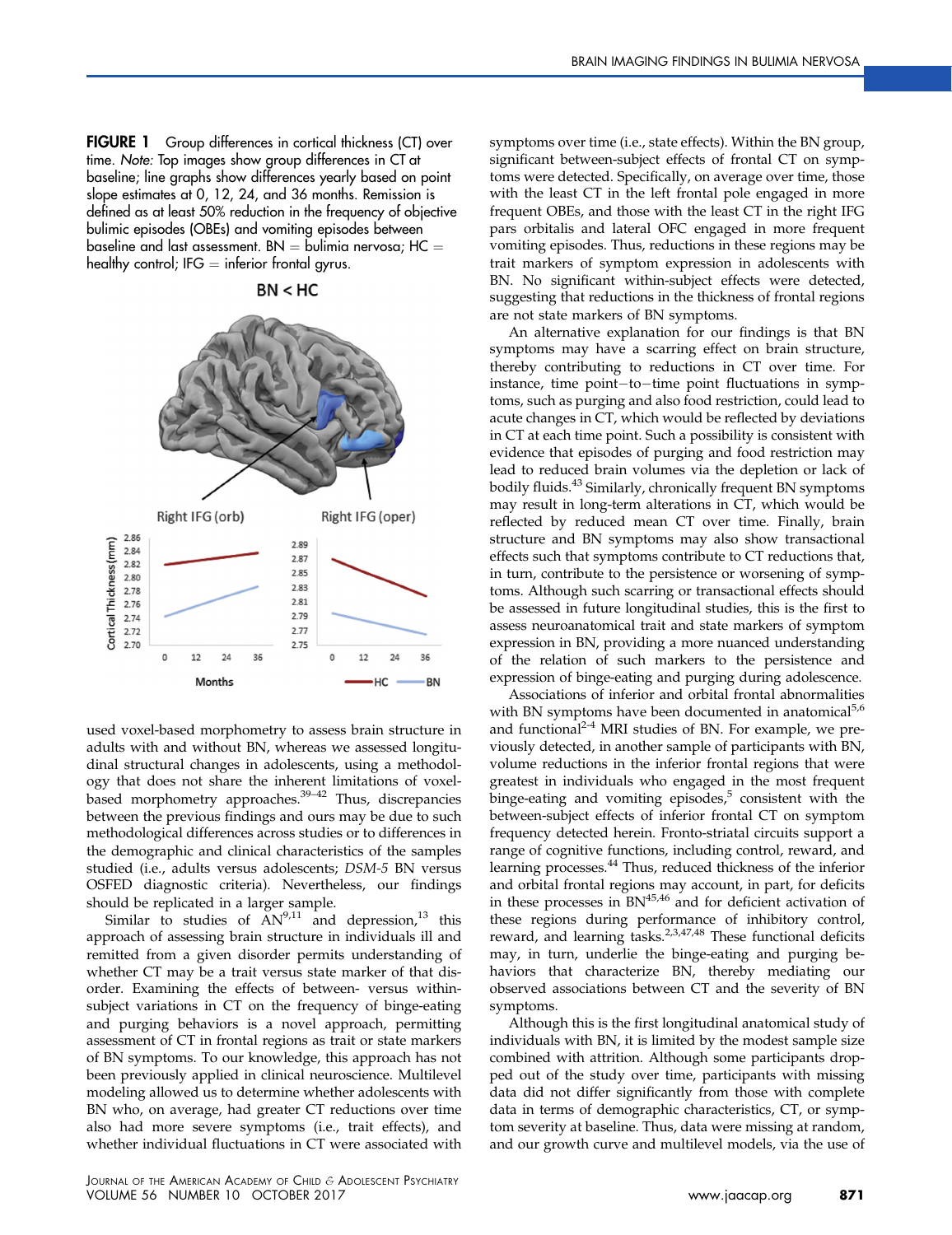<span id="page-6-0"></span>

|      |      |          |          | TABLE 3 Contrast Comparisons of Cortical Thickness (CT) at 0, 12, 24, and 36 Months, Based on CT Point Slope Estimates From Growth Curve Models Reported in Table 2                                                                                                                                                                                                                      |         |           |                      |        |           |                               |         |           |                   |
|------|------|----------|----------|------------------------------------------------------------------------------------------------------------------------------------------------------------------------------------------------------------------------------------------------------------------------------------------------------------------------------------------------------------------------------------------|---------|-----------|----------------------|--------|-----------|-------------------------------|---------|-----------|-------------------|
|      |      |          | 0 Months |                                                                                                                                                                                                                                                                                                                                                                                          |         | 12 Months |                      |        | 24 Months |                               |         | 36 Months |                   |
| Area | Side | Ba<br>SE |          | <b>ES<sup>b</sup></b>                                                                                                                                                                                                                                                                                                                                                                    | $Bc$ 3E |           | e<br>ES <sup>b</sup> | រ<br>ន |           | $\frac{1}{2}$ ES <sup>b</sup> | $Bc$ SE |           | p ES <sup>b</sup> |
|      |      |          |          | IFG orb Right -0.14 0.06 -2.36 02 -2.36 02 -2.36 02 -2.47 -0.14 0.06 -2.37 -0.14 0.06 -2.36 0.27 -0.79 -0.79 -0.79<br>$1910 - 20$ $101 - 9010 - 9010 - 9010 - 9010 - 9010 - 9010 - 8910 - 8010 - 8010 - 8010 - 8010 - 8010 - 8010 - 8010 - 8010 - 8010 - 8010 - 8010 - 8010 - 8010 - 8010 - 8010 - 8010 - 8010 - 8010 - 8010 - 8010 - 8010 - 8010 - 8010 - 8010 - 8010 - 8010 - 8010 - $ |         |           |                      |        |           |                               |         |           |                   |
|      |      |          |          | "B estimates represent group difference in CT, where group was coded as healthy control = 0 and bulimia nervosa = 1<br>Note: ES = effect size; IFG = inferior frontal gyrus; oper = pars opercularis; orb = pars orbitalis.<br>$^{\rm b}$ ESs were calculated as the (mean $_{\rm C1~BN}$ – mean $_{\rm C1~HCl}/$ residual standard deviation. $^{33}$                                   |         |           |                      |        |           |                               |         |           |                   |

| <b>TABLE 4</b> Multilevel Models of Cortical Thickness (CT) |  |
|-------------------------------------------------------------|--|
| Predicting Bulimia Nervosa (BN) Symptoms <sup>a</sup>       |  |

|                                                                                                                                                                                                                                                                                                |                                                                                 |  |      | Between-Subject <sup>b</sup> |  |
|------------------------------------------------------------------------------------------------------------------------------------------------------------------------------------------------------------------------------------------------------------------------------------------------|---------------------------------------------------------------------------------|--|------|------------------------------|--|
| <b>BN</b> Symptom                                                                                                                                                                                                                                                                              | Cortical Area Side B                                                            |  | SE 1 |                              |  |
| <b>OBEs</b><br>Vomiting episodes Lateral OFC Right -3.99 1.92 -2.08 .05                                                                                                                                                                                                                        | Frontal pole Left $-2.63$ 1.05 $-2.5$ .02<br>IFG orb Right -3.40 1.20 -2.84 .01 |  |      |                              |  |
| Note: IFG = inferior frontal gyrus; $OBEs = objective$ binge-eating episodes;<br>$OFC = orbital$ frontal cortex; orb = pars orbitalis.<br>"BN symptoms were the frequency of binge-eating and vomiting episodes<br><sup>b</sup> Average CT over time is used as the between-subject predictor. | over the past 28 days prior to scanning.                                        |  |      |                              |  |

maximum-likelihood estimation,<sup>[25](#page-7-0)</sup> allowed participants with missing data to contribute to model estimation. This analytic approach is one of the gold-standard methods for dealing with attrition,<sup>[25](#page-7-0)</sup> an inevitable consequence for longitudinal studies, especially of adolescents.<sup>[49](#page-8-0)</sup> Given the low power due to our modest sample size, we did not correct for multiple tests, which were conducted within 12 different brain regions (6 per hemisphere), thereby increasing the risk of type I error. We thus underscore the importance of interpreting these findings with caution prior to replication in a larger sample. In addition, 33% of our BN sample met DSM-<br>5 criteria for OSFED-BN at baseline, consistent with the presentation of BN symptoms in early adolescence<sup>[30](#page-7-0)</sup>; however, our modest sample size precluded testing the differential effects of BN and OSFED-BN on our outcome measures.

To retain as many participants with BN as possible in our analyses, we de fined remission as a 50% reduction in symptoms, because few participants met more stringent criteria for remission (i.e., only 12 showed more than 75% reduction, and only 3 fully remitted). Thus, residual ongoing BN symptoms in that subgroup may have contributed to the observed CT reductions over time. Future studies should assess whether such reductions persist following long-term full remission and indeed qualify as a trait marker. Although our stability analyses revealed that CT in the inferior and orbital frontal regions that associated with symptoms was highly stable over time in both groups, inclusion of more time points in future studies could ensure more representative estimates of average CT over time. Furthermore, the absence of CT data from participants prior to the onset of BN or BN symptoms precludes testing whether reduced CT in inferior frontal regions precedes and predicts the development of BN. Moreover, a trait effect on BN symptoms was detected in the right lateral OFC, but CT in this region did not differ signi ficantly across groups. Future studies should examine whether reduced CT in this region is uniquely associated with BN or BN symptoms, or is instead a nonspeci fic marker that may relate to characteristics common in BN and healthy individuals with subclinical eating, weight, or body image concerns. Finally, the absence of a clinical control group precluded examining whether findings are BN specific or instead generalize to other eating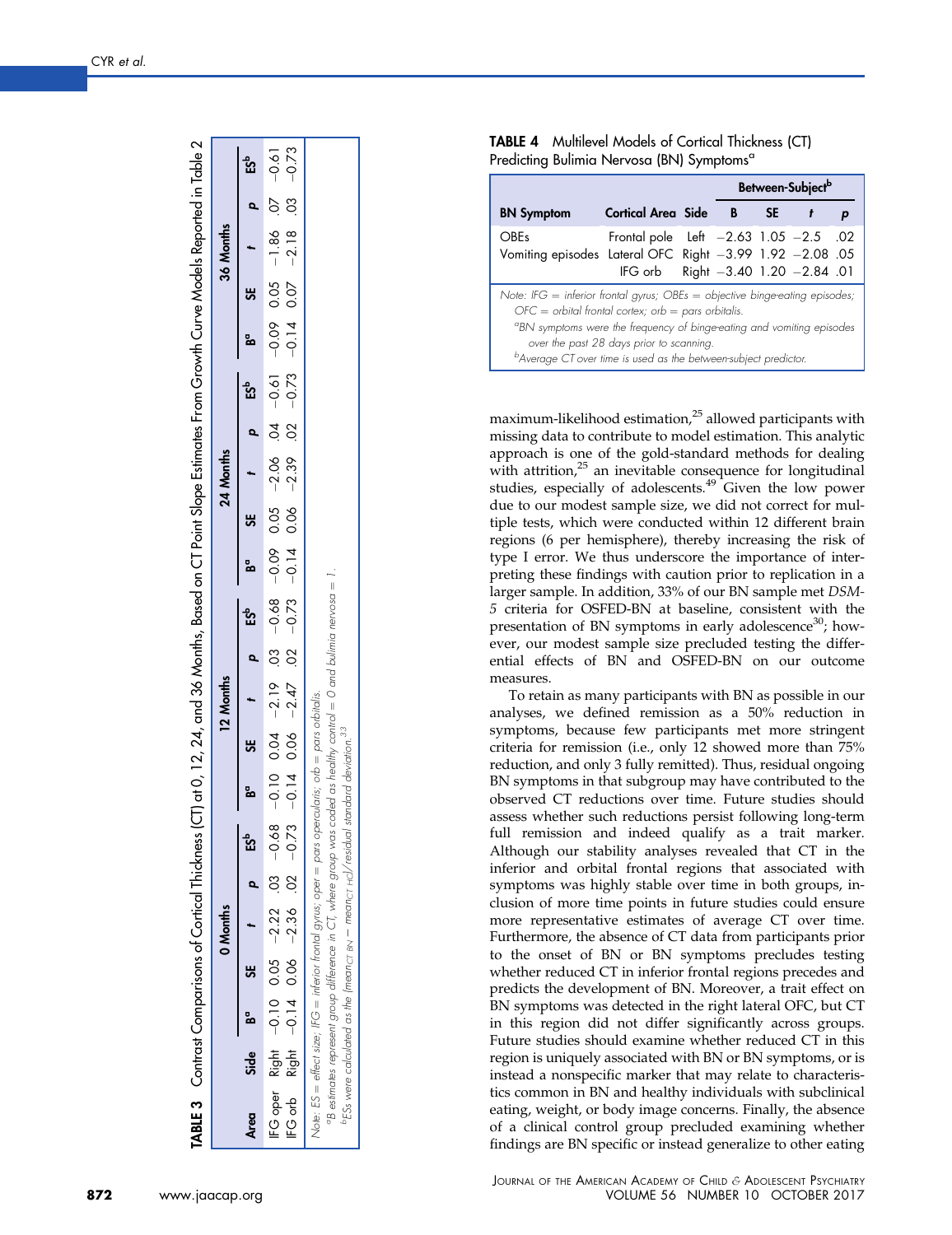<span id="page-7-0"></span>disorders or psychopathology. Because controlling for comorbid depression and anxiety did not appreciably affect our findings, reduced CT in the inferior and orbital frontal regions unlikely constitutes a general marker of psychopathology.

Our results provide the first longitudinal evidence of neuroanatomical trait markers of BN and symptom expression within BN. In particular, reduced CT in the right inferior frontal regions may represent a trait marker of the illness that persists over time, even after symptom remission. Moreover, we provide the first evidence that CT reductions in specific inferior and orbital frontal regions may represent trait markers of specific BN symptoms. Future studies should assess functional changes in these regions over adolescence in individuals with BN to determine whether, for example, deficient engagement of these regions and of fronto-striatal circuits is also a trait marker of the illness or of specific BN symptoms. Such longitudinal data, together with the present findings, will allow the development of novel, early interventions for the prevention of persistent BN symptoms that target the enhanced functioning of these regions and circuits. &

#### **REFERENCES**

- 1. Cyr M, Wang Z, Tau GZ, et al. Reward-based spatial learning in teens with bulimia nervosa. J Am Acad Child Adolesc Psychiatry. 2016;55: 962-971.
- 2. Marsh R, Horga G, Wang Z, et al. An FMRI study of self-regulatory control and conflict resolution in adolescents with bulimia nervosa. Am J Psychiatry. 2011;168:1210-1220.
- 3. Marsh R, Steinglass JE, Gerber AJ, et al. Deficient activity in the neural systems that mediate self-regulatory control in bulimia nervosa. Arch Gen Psychiatry. 2009;66:51-63.
- 4. Simon JJ, Skunde M, Walther S, Bendszus M, Herzog W, Friederich HC. Neural signature of food reward processing in bulimic-type eating disorders. Soc Cogn Affect Neurosci. 2016;11:1393-1401.
- 5. Marsh R, Stefan M, Bansal R, Hao X, Walsh BT, Peterson BS. Anatomical characteristics of the cerebral surface in bulimia nervosa. Biol Psychiatry. 2015;77:616-623.
- 6. Schafer A, Vaitl D, Schienle A. Regional grey matter volume abnormalities in bulimia nervosa and binge-eating disorder. Neuroimage. 2010;50: 639-643.
- 7. Rolls ET. The orbitofrontal cortex and reward. Cereb Cortex. 2000;10: 284-294.
- 8. Torregrossa MM, Quinn JJ, Taylor JR. Impulsivity, compulsivity, and habit: the role of orbitofrontal cortex revisited. Biol Psychiatry. 2008;63:
- 253-255.<br>9. Bernardoni F, King JA, Geisler D*, et al*. Weight restoration therapy rapidly reverses cortical thinning in anorexia nervosa: a longitudinal study. Neuroimage. 2016;130:214-222.
- 10. Kaye WH, Frank GK, McConaha C. Altered dopamine activity after recovery from restricting-type anorexia nervosa. Neuropsychopharmacology. 1999;21:503-506.
- 11. King JA, Geisler D, Ritschel F, et al. Global cortical thinning in acute anorexia nervosa normalizes following long-term weight restoration. Biol Psychiatry. 2015;77:624-632.
- 12. Ehrlich S, Geisler D, Ritschel F, et al. Elevated cognitive control over reward processing in recovered female patients with anorexia nervosa. J Psychiatry Neurosci. 2015;40:307-315.
- 13. Depping MS, Wolf ND, Vasic N, et al. Abnormal cerebellar volume in acute and remitted major depression. Prog Neuropsychopharmacol Biol Psychiatry. 2016;71:97-102.
- 14. Saricicek A, Zorlu N, Yalin N, et al. Abnormal white matter integrity as a structural endophenotype for bipolar disorder. Psychol Med. 2016;46: 1547-1558.
- 15. Beedie SA, Benson PJ, St Clair DM. Atypical scanpaths in schizophrenia: evidence of a trait- or state-dependent phenomenon? J Psychiatry Neurosci. 2011;36:150-164.

#### Accepted August 11, 2017.

Drs. Cyr, Marsh, and Mss. Stefan, Fontaine, and Terranova are with the Division of Child and Adolescent Psychiatry, New York State Psychiatric Institute and College of Physicians and Surgeons, Columbia University, New York. Dr. Kopala-Sibley is with Stony Brook University, Stony Brook, NY. Dr. Lee and Ms. Chen are with College of Physicians and Surgeons, Columbia University. Dr. Berner is with University of California, San Diego.

This work was supported by NIMH grant R01MH090062 (R.M.).

Drs. Cyr and Kopala-Sibley contributed equally to this work.

Drs. Lee and Kopala-Sibley served as the statistical experts for this research.

The authors wish to thank David C. Zuroff, PhD, of McGill University, and Niall Bolger, PhD, of Columbia University, for their advice on statistical modeling of longitudinal data.

Disclosure: Drs. Cyr, Kopala-Sibley, Lee, Berner, Marsh and Mss. Chen, Stefan, Fontaine, Terranova report no biomedical financial interests or potential conflicts of interest.

Correspondence to Marilyn Cyr, PhD, PsyD, New York State Psychiatric Institute, 1051 Riverside Drive, Unit 74, New York, NY 10032; e-mail: [marilyn.cyr@nyspi.columbia.edu](mailto:marilyn.cyr@nyspi.columbia.edu)

0890-8567/\$36.00/@2017 American Academy of Child and Adolescent Psychiatry

<http://dx.doi.org/10.1016/j.jaac.2017.08.008>

- 16. Fischl B, Dale AM. Measuring the thickness of the human cerebral cortex from magnetic resonance images. Proc Natl Acad Sci U S A. 2000;97: 11050-11055.
- 17. Treadway MT, Leonard CV. Isolating biomarkers for symptomatic states: considering symptom-substrate chronometry. Mol Psychiatry. 2016;21: 1180-1187.
- 18. Steyer R, Mayer A, Geiser C, Cole DA. A theory of states and traits– revised. Annu Rev Clin Psychol. 2015;11:71-98.
- 19. Kaufman J, Birmaher B, Brent D, et al. The Schedule for Affective Disorders and Schizophrenia for School Aged Children: Present and Lifetime Version (K-SADS-PL): initial reliability and validity data. J Am Acad Child Adolesc Psychiatry. 1997;36:980-988.
- 20. Fairburn CG, Cooper Z, O'Connor M. Eating Disorder Examination (Edition 16.0D). In: Fairburn CG, ed. Cognitive Behavior Therapy and Eating Disorders. New York: Guilford Press; 2008:265-308.
- 21. Fischl B, Dale AM. Measuring the thickness of the human cerebral cortex from magnetic resonance images. Proc Natl Acad Sci. 2000;97:11050- 11055.
- 22. Dale AM, Fischl B, Sereno MI. Cortical surface-based analysis. I. Segmentation and surface reconstruction. Neuroimage. 1999;9:179-194.
- 23. Reuter M, Schmansky NJ, Rosas HD, Fischl B. Within-subject template estimation for unbiased longitudinal image analysis. Neuroimage. 2012; 61:1402-1418.
- 24. Desikan RS, Segonne F, Fischl B, et al. An automated labeling system for subdividing the human cerebral cortex on MRI scans into gyral based regions of interest. Neuroimage. 2006;31:968-980.
- 25. Schafer JL, Graham JW. Missing data: our view of the state of the art. Psychol Methods. 2002;7:147-177.
- 26. Frick A, Howner K, Fischer H, Eskildsen SF, Kristiansson M, Furmark T. Cortical thickness alterations in social anxiety disorder. Neurosci Lett. 2013;536:52-55.
- 27. Bora E, Fornito A, Pantelis C, Yucel M. Gray matter abnormalities in major depressive disorder: a meta-analysis of voxel based morphometry studies. J Affect Disord. 2012;138:9-18.
- 28. Flament MF, Bissada H, Spettigue W. Evidence-based pharmacotherapy
- of eating disorders. Int J Neuropsychopharmacol. 2012;15:189-207. 29. Goldschmidt AB, Accurso EC, Crosby RD, et al. Association between objective and subjective binge eating and psychopathology during a psychological treatment trial for bulimic symptoms. Appetite. 2016;107: 471-477.
- 30. Fitzsimmons-Craft EE, Ciao AC, Accurso EC, et al. Subjective and objective binge eating in relation to eating disorder symptomatology, depressive symptoms, and self-esteem among treatment-seeking adolescents with bulimia nervosa. Eur Eat Disord Rev. 2014;22:230-236.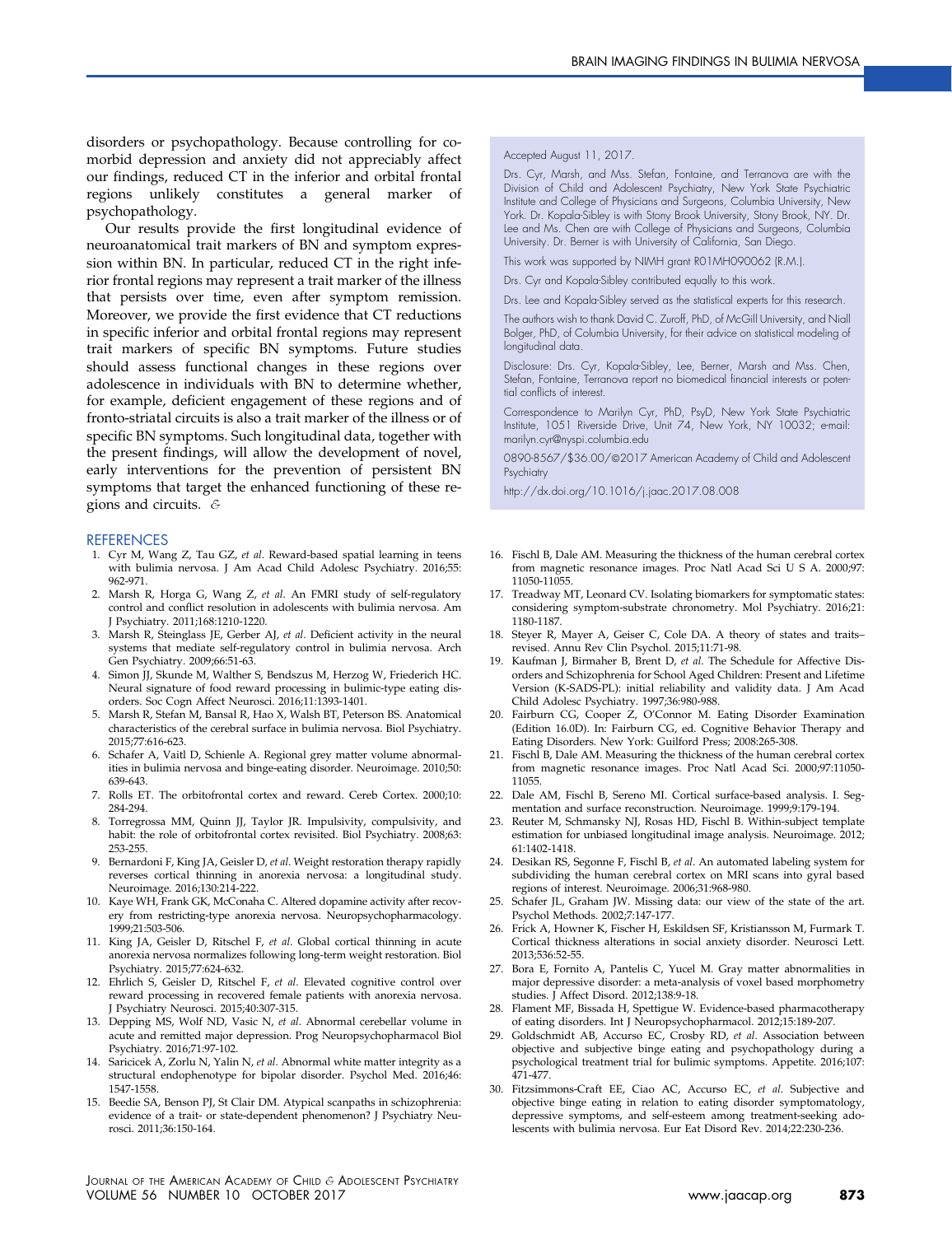- <span id="page-8-0"></span>31. Kotler LA, Cohen P, Davies M, Pine DS, Walsh BT. Longitudinal relationships between childhood, adolescent, and adult eating disorders. J Am Acad Child Adolesc Psychiatry. 2001;40:1434-1440.
- 32. Pearson CM, Wonderlich SA, Smith GT. A risk and maintenance model for bulimia nervosa: from impulsive action to compulsive behavior. Psychol Rev. 2015;122:516-535.
- 33. Rouder JN, Morey RD, Speckman PL, Province JM. Default Bayes factors for ANOVA designs. J Math Psychol. 2012;56:356-374.
- 34. Hoffman GW, Ellinwood EH Jr., Rockwell WJ, Herfkens RJ, Nishita JK, Guthrie LF. Cerebral atrophy in bulimia. Biol Psychiatry. 1989;25: 894-902.
- 35. Krieg JC, Lauer C, Pirke KM. Structural brain abnormalities in patients with bulimia nervosa. Psychiatry Res. 1989;27:39-48.
- 36. Frank GK, Shott ME, Hagman JO, Mittal VA. Alterations in brain structures related to taste reward circuitry in ill and recovered anorexia nervosa and in bulimia nervosa. Am J Psychiatry. 2013;170: 1152-1160.
- 37. Joos A, Kloppel S, Hartmann A, et al. Voxel-based morphometry in eating disorders: correlation of psychopathology with grey matter volume. Psychiatry Res. 2010;182:146-151.
- 38. Wagner A, Greer P, Bailer UF, et al. Normal brain tissue volumes after long-term recovery in anorexia and bulimia nervosa. Biol Psychiatry. 2006;59:291-293.
- 39. Ashburner J, Friston KJ. Voxel-based morphometry–the methods. Neuroimage. 2000;11:805-821.
- 40. Crum WR, Griffin LD, Hill DL, Hawkes DJ. Zen and the art of medical image registration: correspondence, homology, and quality. Neuroimage. 2003;20:1425-1437.
- 41. Jones DK, Symms MR, Cercignani M, Howard RJ. The effect of filter size on VBM analyses of DT-MRI data. Neuroimage. 2005;26:546-554.
- 42. Bookstein FL. "Voxel-based morphometry" should not be used with imperfectly registered images. Neuroimage. 2001;14:1454-1462.
- 43. Blasel S, Pilatus U, Magerkurth J, et al. Metabolic gray matter changes of adolescents with anorexia nervosa in combined MR proton and phosphorus spectroscopy. Neuroradiology. 2012;54:753-764.
- 44. Chudasama Y, Robbins TW. Functions of frontostriatal systems in cognition: comparative neuropsychopharmacological studies in rats, monkeys and humans. Biol Psychol. 2006;73:19-38.
- 45. Wu M, Hartmann M, Skunde M, Herzog W, Friederich HC. Inhibitory control in bulimic-type eating disorders: a systematic review and metaanalysis. PLoS One. 2013;8:e83412.
- 46. Harrison A, O'Brien N, Lopez C, Treasure J. Sensitivity to reward and punishment in eating disorders. Psychiatry Res. 2010;177:1-11.
- 47. Bohon C, Stice E. Reward abnormalities among women with full and subthreshold bulimia nervosa: a functional magnetic resonance imaging study. Int J Eat Disord. 2011;44:585-595.
- 48. Frank GK, Reynolds JR, Shott ME, O'Reilly RC. Altered temporal difference learning in bulimia nervosa. Biol Psychiatry. 2011;70:728-735.
- 49. Young AF, Powers JR, Bell SL. Attrition in longitudinal studies: who do you lose? Aust N Z J Public Health. 2006;30:353-361.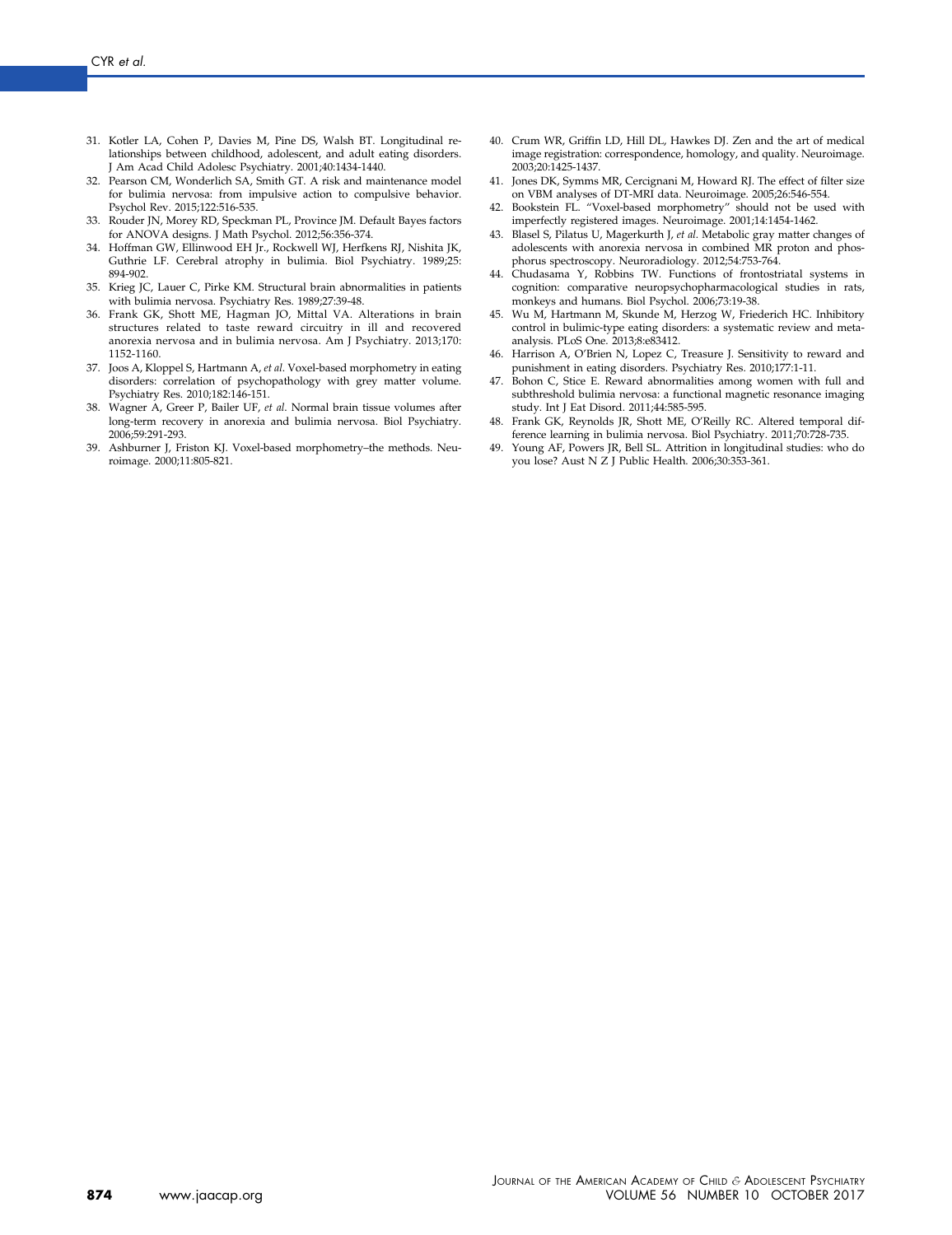## <span id="page-9-0"></span>SUPPLEMENT 1

## **METHOD**

### Image Acquisition

Whole-brain magnetic resonance imaging (MRI) scans were acquired using a standard quadrature GE 8-channel head coil and a GE Signa 3 Tesla LX scanner (Milwaukee, WI). Structural images were collected using a high-resolution T1-weighted FSPGR pulse sequence (inversion time 500 milliseconds, echo time 2.5 milliseconds, repetition time 6.3 milliseconds, one excitation, matrix size  $256 \times 256$ , field of view  $\times$  25 cm, flip angle  $\times$  11, number of slices 164, slice thickness 1 mm encoded for sagittal slice reconstruction, providing voxel dimensions of 1 mm isotropic).

### Image Processing

Image processing, including cortical surface reconstruction and volumetric segmentation, was performed in FreeSurfer image analysis suite (version 5.3.0, [http://](http://surfer.nmr.mgh.harvard.edu/) [surfer.nmr.mgh.harvard.edu/](http://surfer.nmr.mgh.harvard.edu/)) using automated and

#### SUPPLEMENTARY REFERENCES

- 1. Fischl B, Dale AM. Measuring the thickness of the human cerebral cortex from magnetic resonance images. Proc Natl Acad Sci. 2000;97: 11050-11055.
- 2. Dale AM, Fischl B, Sereno MI. Cortical surface-based analysis. I. Segmentation and surface reconstruction. Neuroimage. 1999;9: 179-194.

semi-automated tools.<sup>[1,2](#page-7-0)</sup> Briefly, T1-weighted images were registered to Talairach space, intensity variations corrected, and nonbrain tissues (i.e., skull or extracerebral regions) removed. Data from each participant were segmented into gray and white matter, and a triangular tessellation cover was applied to each individual scan before the image was inflated for visualization of cortical surfaces within sulci. Each scan was then transformed into a parameterizable surface to ensure accurate alignment to a reference template, and the cerebral cortex was divided into parcels based on gyri and sulci positioning.<sup>[3](#page-7-0)</sup> Cortical thickness (CT) at every point on the smoothed, aligned images was then calculated by estimating the shortest distance between the pial surface and gray-white matter boundary at each point across the cortical mantle. To extract reliable CT estimates, the images were then automatically processed with the longitudinal stream.[4](#page-7-0) Specifically, an unbiased within-subject template space and image was created using robust, inverse consistent registration, and subsequent processing steps were then initialized with common information from the within-subject template.<sup>[4](#page-7-0)</sup>

- 3. Desikan RS, Segonne F, Fischl B, et al. An automated labeling system for subdividing the human cerebral cortex on MRI scans into gyral based regions of interest. Neuroimage. 2006;31:968-980.
- 4. Reuter M, Schmansky NJ, Rosas HD, Fischl B. Within-subject template estimation for unbiased longitudinal image analysis. Neuroimage. 2012;61: 1402-1418.

## **FIGURE S1** Data collection by age and assessment point. Note:  $BN =$  bulimia nervosa; HC  $=$  healthy control.



JOURNAL OF THE AMERICAN ACADEMY OF CHILD & ADOLESCENT PSYCHIATRY VOLUME 56 NUMBER 10 OCTOBER 2017 **[www.jaacap.org](http://www.jaacap.org) 874.e1**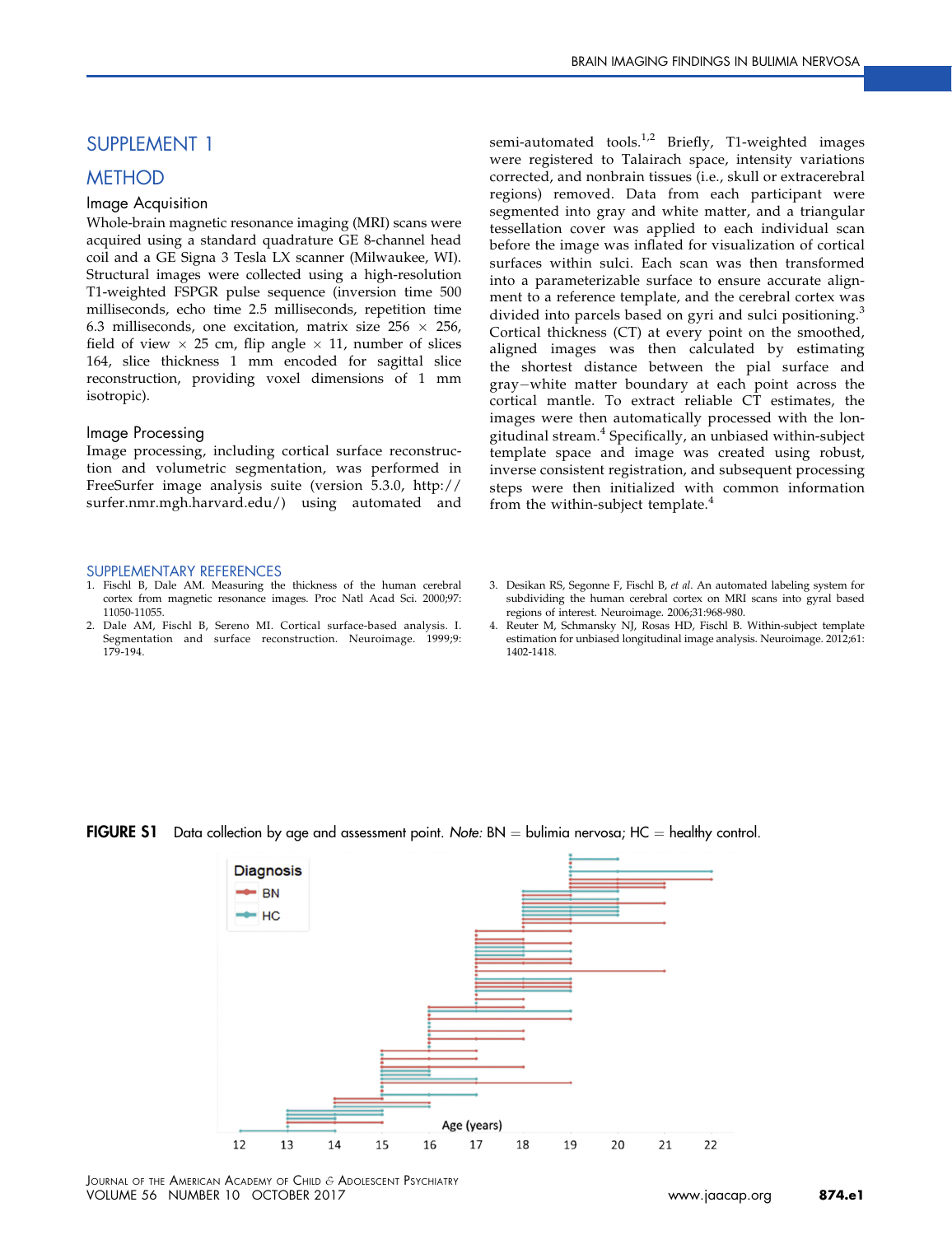| <b>Cortical Area</b>                                                                                                              |      |                | Side      |   | Characteristic <sup>b</sup> |           | B       |                |           | <b>SE</b> |   |                |           |           | p   |
|-----------------------------------------------------------------------------------------------------------------------------------|------|----------------|-----------|---|-----------------------------|-----------|---------|----------------|-----------|-----------|---|----------------|-----------|-----------|-----|
| Inferior frontal gyrus (oper)                                                                                                     |      |                | Right     |   | Group                       |           | $-0.11$ |                |           | 0.05      |   | $-2.32$        |           |           | .02 |
|                                                                                                                                   |      |                |           |   | Time                        |           | < 0.01  |                |           | < 0.01    |   | $-2.28$        |           |           | .03 |
|                                                                                                                                   |      |                |           |   | Group $\times$ time         |           | < 0.01  |                |           | < 0.01    |   |                | 0.33      |           | .74 |
|                                                                                                                                   |      |                |           |   | Age                         |           | $-0.02$ |                |           | 0.01      |   | $-1.30$        |           |           | .20 |
|                                                                                                                                   |      |                |           |   | <b>SSRI</b>                 |           | $-0.02$ |                |           | 0.02      |   | $-0.86$        |           |           | .40 |
|                                                                                                                                   |      |                |           |   | Comorbidities               |           | $-0.01$ |                |           | 0.02      |   | $-0.39$        |           |           | .70 |
| Inferior frontal gyrus (orb)                                                                                                      |      |                | Right     |   | Group                       |           | 0.12    |                |           | 0.06      |   |                | 1.88      |           | .07 |
|                                                                                                                                   |      |                |           |   | Time                        |           | < 0.01  |                |           | < 0.01    |   |                | 2.66      |           | .01 |
|                                                                                                                                   |      |                |           |   | Group $\times$ time         |           | < 0.01  |                |           | < 0.01    |   |                | 0.40      |           | .69 |
|                                                                                                                                   |      |                |           |   | Age                         |           | $-0.03$ |                |           | 0.02      |   | $-2.08$        |           |           | .04 |
|                                                                                                                                   |      |                |           |   | <b>SSRI</b>                 |           | $-0.02$ |                |           | 0.03      |   | $-0.59$        |           |           | .56 |
|                                                                                                                                   |      |                |           |   | Comorbidities               |           | $-0.03$ |                |           | 0.03      |   | $-1.06$        |           |           | .29 |
| Contrast Comparisons of CT at 0, 12, 24, and 36 Months, Based on CT Point Slope Estimates From Growth Curve Models Reported Above |      |                |           |   |                             |           |         |                |           |           |   |                |           |           |     |
|                                                                                                                                   |      |                | 0 Month   |   |                             | 12 Months |         |                | 24 Months |           |   |                |           | 36 Months |     |
| <b>Cortical Area</b>                                                                                                              | Side | B <sup>c</sup> | <b>SE</b> | D | B <sup>c</sup>              | <b>SE</b> | p       | B <sub>c</sub> | <b>SE</b> |           | p | B <sup>c</sup> | <b>SE</b> |           | p   |

<span id="page-10-0"></span>TABLE S1 Growth Curve Models Predicting Cortical Thickness in Healthy Controls (HC) Versus Participants With Remitted Bulimia Nervosa (BN),<sup>a</sup> Adjusting for the Use of Selective Serotonin Reuptake Inhibitor (SSRIs) and Presence of Comorbid Depression or Anxiety

Note: Oper = pars opercularis; orb = pars orbitalis.

Inferior frontal gyrus (oper) Right

Inferior frontal gyrus (orb) Right

<sup>a</sup>Remission is defined as >50% reduction in the frequency of objective bulimic episodes and vomiting episodes between baseline and last assessment.

 $-1.88$  .07

 $.02$ 

 $-0.11$ 

 $-0.12$  0.06

 $-2.32$ 

 $-0.11$  0.05

 $-0.12$ 

 $^{\rm b}$ Group coded as HC=0, BN=1; time coded as months from baseline; age coded as years at baseline; SSRI coded as Not taking SSRI = 0, Taking SSRI = 1; Comorbidities coded as Absence = 0, Presence = 1.  $^\mathsf{c}$ B estimates represent group difference in CT, where group was coded as HC  $=$  0 and BN  $=$  1.

 $-2.31$ 

 $-2.08$  .04

 $.02$ 

 $-0.10$ 

 $-0.13$  0.06

0.05

 $-2.18$ 

 $-2.11$  .04

.03

 $-0.10$ 

 $-0.14$  0.07

0.05

 $-1.96$ 

 $-2.01$  .05

.05

 $0.05$ 

JOURNAL OF THE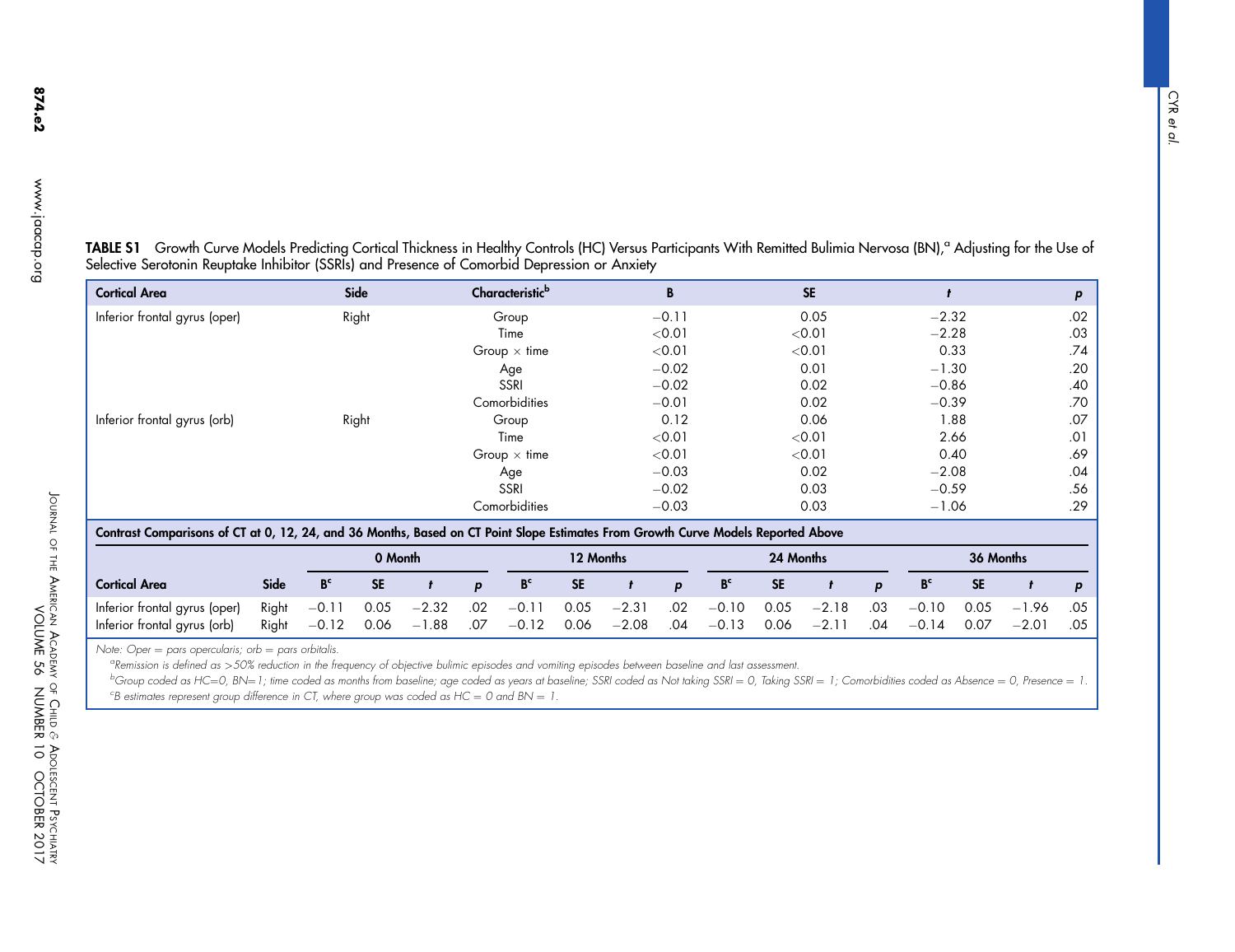<span id="page-11-0"></span>

| TABLE S2 Multilevel Models of Cortical Thickness (CT) Predicting Bulimia Nervosa (BN) Symptoms, <sup>a</sup> Adjusting for the Use of<br>Selective Serotonin Reuptake Inhibitors and Presence of Comorbid Depression or Anxiety |
|---------------------------------------------------------------------------------------------------------------------------------------------------------------------------------------------------------------------------------|
| Between-Subject <sup>b</sup>                                                                                                                                                                                                    |

|                   |                                                                                                                |       |         | <b>DEIMEEIL JUDIECI</b> |         |     |
|-------------------|----------------------------------------------------------------------------------------------------------------|-------|---------|-------------------------|---------|-----|
| <b>BN</b> Symptom | <b>Cortical Area</b>                                                                                           | Side  |         |                         |         |     |
| <b>OBEs</b>       | Frontal pole                                                                                                   | Left  | $-2.69$ | l.06                    | $-2.5$  | .02 |
| Vomiting episodes | Lateral orbitofrontal                                                                                          | Right | $-3.95$ | 1.96                    | $-2.01$ | .06 |
|                   | Inferior frontal gyrus (orb)                                                                                   | Right | $-3.41$ | $\overline{22}$         | $-2.80$ | .01 |
|                   | Note: OBE = objective binge-eating episodes; orb = pars orbitalis.                                             |       |         |                         |         |     |
|                   | "BN symptoms were the frequency of binge-eating and vomiting episodes over the past 28 days prior to scanning. |       |         |                         |         |     |

<sup>b</sup>Average CT over time is used as the between-subject predictor.

TABLE S3 Baseline Demographic and Clinical Characteristics Across Bulimia Nervosa (BN) Subtypes

|                                             | <b>BN</b> $(n = 21)$ | OSFED-BN $(n = 12)$ | <b>Analysis</b> |         |
|---------------------------------------------|----------------------|---------------------|-----------------|---------|
| Characteristic                              | Mean (SD)            | Mean (SD)           | $t$ (df)        | p       |
| Age (y)                                     | 17.0(1.3)            | 15.8(1.5)           | 2.52(31)        | .017    |
| Body mass index $(kg/m2)$                   | 22.3(3.2)            | 21.7(1.4)           | $-0.65(31)$     | .518    |
| Duration of illness (mo)                    | 29.9 (20.6)          | 16.2 (19.4)         | $-1.91(31)$     | .070    |
| WAIS IQ score (full)                        | 108.4 (10.6)         | 105.9 (12.5)        | 0.58(31)        | .567    |
| <b>Eating Disorders Examination ratings</b> |                      |                     |                 |         |
| Objective bulimic episodes (past 28 days)   | 21.5(18.7)           | 0.9(1.7)            | $-5.01(31)$     | < 0.001 |
| Subjective bulimic episodes (past 28 days)  | 17.3(26.9)           | $20.2$ (20.1)       | $-0.37(31)$     | .731    |
| Vomiting episodes (past 28 days)            | 34.6 (26.2)          | $30.3$ (33.5)       | $-0.38(31)$     | .712    |
| Loss of control (past 28 days)              | 38.7(31.7)           | 21.1(20.2)          | $-1.95(31)$     | .063    |
| Prior AN (%)                                | 14.2                 | 9.0                 |                 |         |
| Comorbid MDD (%)                            | 42.9                 | 41.7                |                 |         |
| Comorbid anxiety (%)                        | 9.5                  | 41.7                |                 |         |
| SSRIs use (%)                               | 23.8                 | 33.3                |                 |         |
| Treatment                                   |                      |                     |                 |         |
| Inpatient (%)                               | 38.1                 | 33.3                |                 |         |
| Outpatient (%)                              | 28.6                 | 25.0                |                 |         |

Note: AN = anorexia nervosa; MDD = major depressive disorder; OSFED = other specified feeding or eating disorder; SSRI = selective serotonin reuptake inhibitor; WAIS = Weschler Adult Intelligence Scale.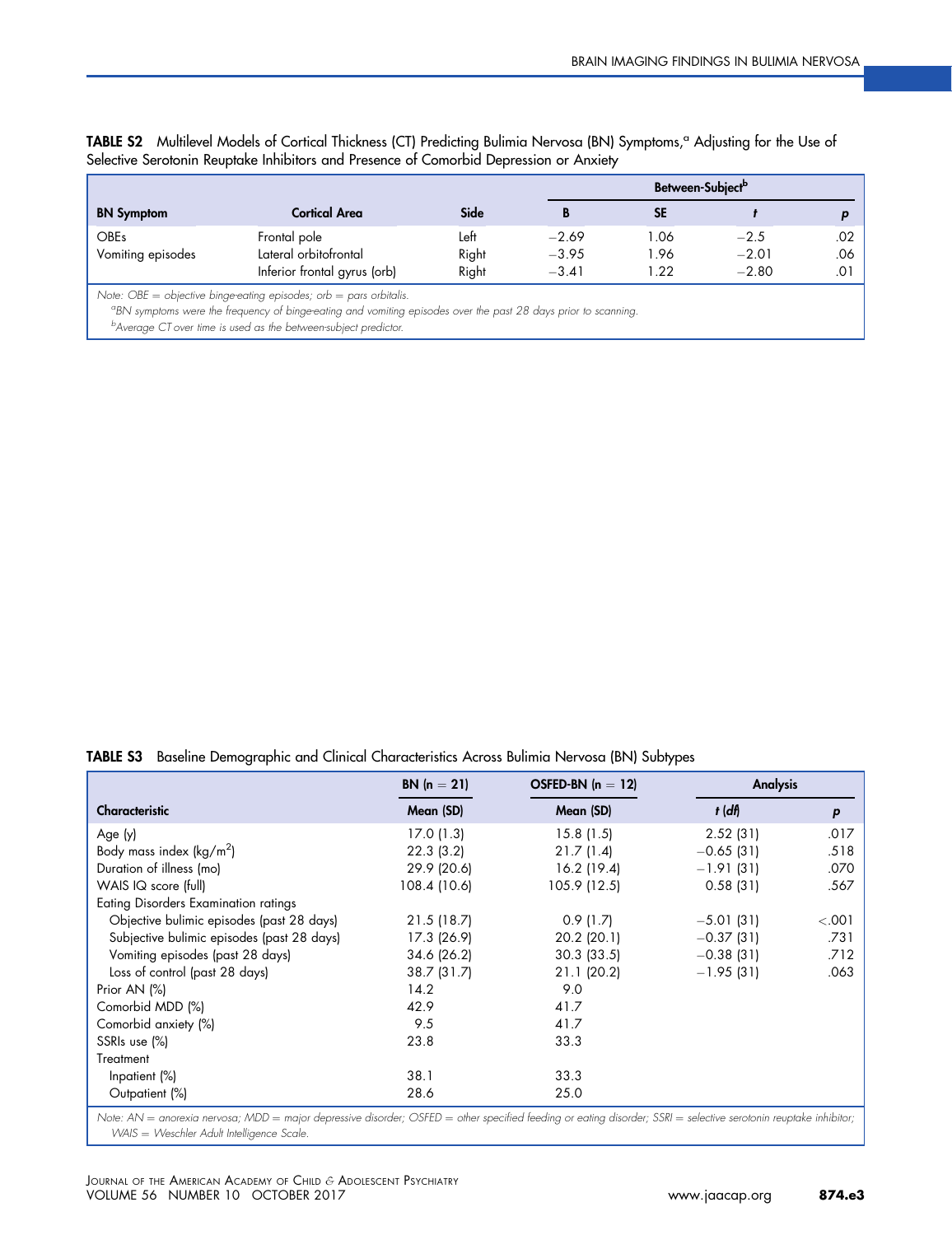|                                           | BN                                           | HС                                                                      | <b>Analysis</b>               |                   |
|-------------------------------------------|----------------------------------------------|-------------------------------------------------------------------------|-------------------------------|-------------------|
| <b>Time Interval</b>                      | Mean (SD)                                    | Mean (SD)                                                               |                               |                   |
| FU1-baseline<br>$FU2-FUI$<br>FU2-baseline | 17.01 (7.47)<br>15.03 (3.99)<br>29.41 (6.69) | 13.97 (3.58)<br>14.50(2.11)<br>26.87 (2.16)                             | $-1.71$<br>$-0.42$<br>$-1.26$ | .09<br>.68<br>-22 |
|                                           |                                              | Note: $BN =$ bulimia nervosa; $FU =$ follow-up; $HC =$ healthy control. |                               |                   |

<span id="page-12-0"></span>TABLE S4 Time Intervals (in Months) Between Assessments Across Groups

| TABLE S5 Test-Retest Pearson Correlations of Cortical Thickness (CT) Between Assessments Within Groups |  |
|--------------------------------------------------------------------------------------------------------|--|
|--------------------------------------------------------------------------------------------------------|--|

| <b>BN</b> Group                                                                                                                                    |       |              | <b>Baseline and FU1</b> | FU1 and FU2  |                  | <b>Baseline and FU2</b> |                  |
|----------------------------------------------------------------------------------------------------------------------------------------------------|-------|--------------|-------------------------|--------------|------------------|-------------------------|------------------|
| <b>Cortical Area</b>                                                                                                                               | Side  | $\mathbf{r}$ | $\boldsymbol{p}$        | $\mathbf{r}$ | $\boldsymbol{p}$ | $\mathbf{r}$            | p                |
| Inferior frontal gyrus (oper)                                                                                                                      | Left  | 0.80         | < .01                   | 0.82         | < .01            | 0.74                    | < .01            |
|                                                                                                                                                    | Right | 0.95         | < .01                   | 0.92         | < .01            | 0.89                    | < .01            |
| Inferior frontal gyrus (orb)                                                                                                                       | Left  | 0.84         | < .01                   | 0.63         | .01              | 0.74                    | < .01            |
|                                                                                                                                                    | Right | 0.89         | < .01                   | 0.91         | < 0.01           | 0.90                    | < .01            |
| Inferior frontal gyrus (tri)                                                                                                                       | Left  | 0.83         | < .01                   | 0.75         | < .01            | 0.75                    | < 01             |
|                                                                                                                                                    | Right | 0.75         | < .01                   | 0.80         | < .01            | 0.74                    | < .01            |
| Lateral orbitofrontal                                                                                                                              | Left  | 0.61         | < .01                   | 0.43         | .10              | 0.38                    | .15              |
|                                                                                                                                                    | Right | 0.53         | .01                     | 0.53         | .03              | 0.51                    | .04              |
| Medial orbitofrontal                                                                                                                               | Left  | 0.51         | .01                     | 0.37         | .16              | 0.68                    | < .01            |
|                                                                                                                                                    | Right | 0.52         | .01                     | 0.16         | .56              | 0.28                    | .29              |
| Frontal pole                                                                                                                                       | Left  | 0.86         | < .01                   | 0.72         | < 0.01           | 0.88                    | < 01             |
|                                                                                                                                                    | Right | 0.81         | < .01                   | 0.92         | < .01            | 0.89                    | < .01            |
| <b>HC Group</b>                                                                                                                                    |       |              | <b>Baseline and FU1</b> | FU1 and FU2  |                  | <b>Baseline and FU2</b> |                  |
| <b>Cortical Area</b>                                                                                                                               | Side  | $\mathbf{r}$ | $\boldsymbol{p}$        | $\mathbf{r}$ | $\boldsymbol{p}$ | r                       | $\boldsymbol{p}$ |
| Inferior frontal gyrus (oper)                                                                                                                      | Left  | 0.92         | < .01                   | 0.92         | < .01            | 0.85                    | < .01            |
|                                                                                                                                                    | Right | 0.94         | < .01                   | 0.91         | < 0.01           | 0.93                    | < .01            |
| Inferior frontal gyrus (orb)                                                                                                                       | Left  | 0.84         | < .01                   | 0.86         | < 0.01           | 0.80                    | < .01            |
|                                                                                                                                                    | Right | 0.90         | < .01                   | 0.86         | < 0.01           | 0.87                    | < 0.01           |
| Inferior frontal gyrus (tri)                                                                                                                       | Left  | 0.86         | < .01                   | 0.91         | < 0.01           | 0.87                    | < .01            |
|                                                                                                                                                    | Right | 0.85         | < .01                   | 0.94         | < 0.01           | 0.93                    | < .01            |
| Lateral orbitofrontal                                                                                                                              | Left  | 0.75         | < 0.01                  | 0.91         | < .01            | 0.91                    | < .01            |
|                                                                                                                                                    | Right | 0.70         | < .01                   | 0.72         | .01              | 0.77                    | .01              |
| Medial orbitofrontal                                                                                                                               | Left  | 0.69         | < .01                   | 0.84         | < .01            | 0.84                    | < .01            |
|                                                                                                                                                    | Right | 0.63         | < .01                   | 0.75         | .01              | 0.80                    | < .01            |
| Frontal pole                                                                                                                                       | Left  | 0.90         | < .01                   | 0.92         | < .01            | 0.89                    | < 0.01           |
|                                                                                                                                                    | Right | 0.91         | < .01                   | 0.86         | < 0.01           | 0.72                    | .01              |
| Note: BN = bulimia nervosa; FU1 = first follow-up; FU2 = second follow-up; oper = pars opercularis; orb = pars orbitalis; tri = pars triangularis. |       |              |                         |              |                  |                         |                  |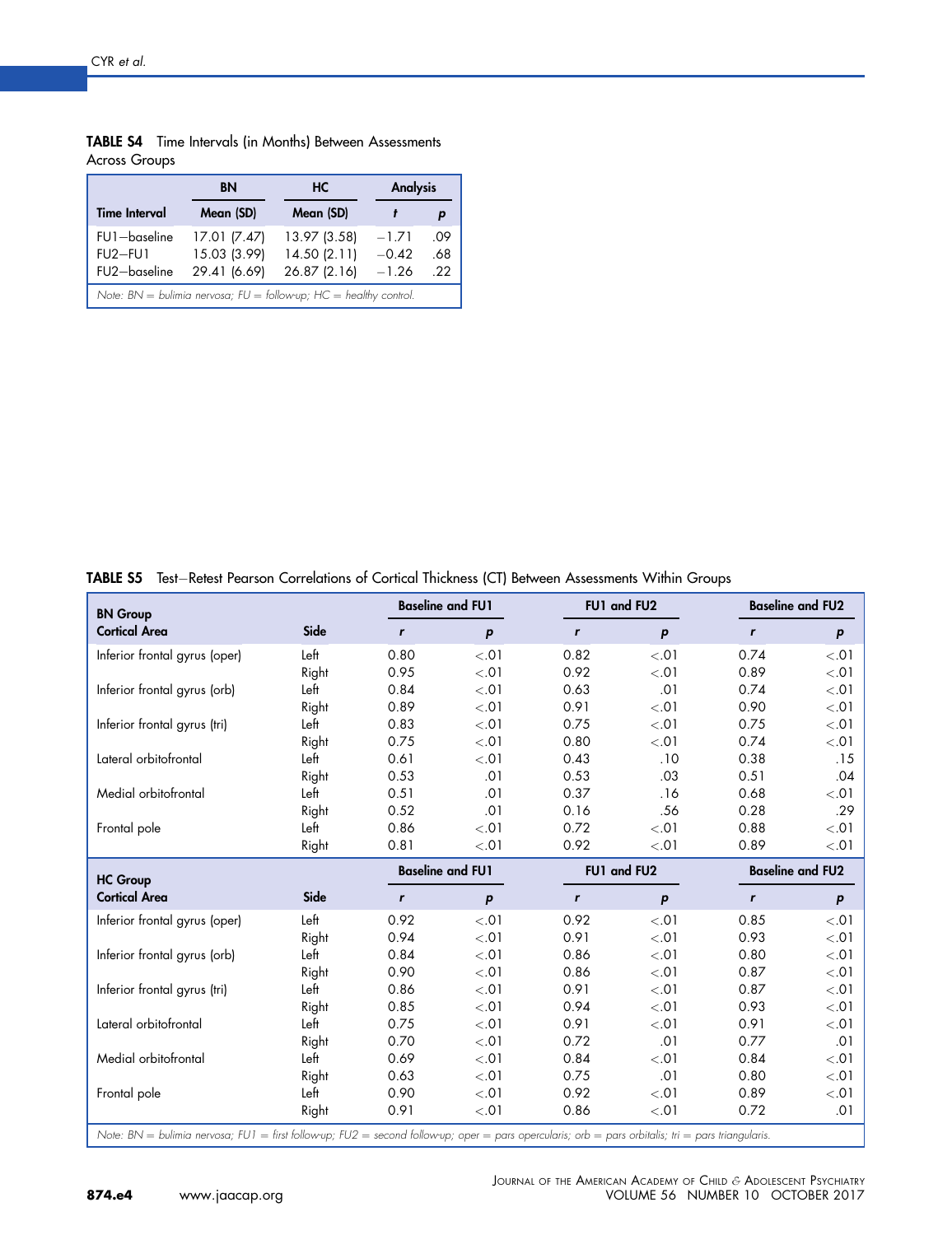|                                                             | <b>Baseline and FU1</b> |       | <b>FU1 and FU2</b> |       | <b>Baseline and FU2</b> |       |  |
|-------------------------------------------------------------|-------------------------|-------|--------------------|-------|-------------------------|-------|--|
| Cortical Area                                               |                         |       |                    |       |                         |       |  |
| OBE (past 28 days)                                          | 0.62165                 | .0012 | 0.78564            | .0005 | 0.23502                 | .3991 |  |
| Vomiting (past 28 days)                                     | 0.46165                 | .0232 | 0.62608            | .0125 | $-0.04421$              | .8757 |  |
| Note: $FU =$ follow-up; $OBE =$ objective bulimic episodes. |                         |       |                    |       |                         |       |  |

<span id="page-13-0"></span>TABLE S6 Test-Retest Pearson Correlations of Bulimia Nervosa (BN) Symptoms Between Assessments Within the BN Group

TABLE S7 Growth Curve Models Predicting Cortical Thickness in Healthy Controls (HC) Versus Participants With Bulimia Nervosa (BN)

|                                                                                            |                             |         | Left Hemisphere |         |        | <b>Right Hemisphere</b> |           |         |                  |
|--------------------------------------------------------------------------------------------|-----------------------------|---------|-----------------|---------|--------|-------------------------|-----------|---------|------------------|
| <b>Cortical Area</b>                                                                       | Characteristic <sup>a</sup> | B       | <b>SE</b>       | t       | p      | B                       | <b>SE</b> | t       | $\boldsymbol{p}$ |
| Inferior frontal gyrus (oper)                                                              | Group                       | $-0.08$ | 0.03            | $-2.50$ | .01    | $-0.07$                 | 0.04      | $-1.94$ | .06              |
|                                                                                            | Time                        | < 0.01  | < 0.01          | 0.71    | .48    | < 0.01                  | < 0.01    | $-2.35$ | .02              |
|                                                                                            | Group $\times$ time         | < 0.01  | < 0.01          | 0.83    | .41    | < 0.01                  | < 0.01    | 0.77    | .44              |
|                                                                                            | Age                         | $-0.02$ | 0.01            | $-1.95$ | .06    | $-0.01$                 | 0.01      | $-0.97$ | .34              |
| Inferior frontal gyrus (orb)                                                               | Group                       | $-0.05$ | 0.05            | $-0.93$ | .36    | 0.09                    | 0.06      | 1.60    | .11              |
|                                                                                            | Time                        | < 0.01  | < 0.01          | 2.23    | .03    | < 0.01                  | < 0.01    | 2.60    | .01              |
|                                                                                            | Group $\times$ time         | < 0.01  | < 0.01          | 0.07    | .94    | < 0.01                  | < 0.01    | 0.41    | .68              |
|                                                                                            | Age                         | $-0.01$ | 0.01            | $-0.59$ | .56    | $-0.03$                 | 0.02      | $-1.89$ | .06              |
| Inferior frontal gyrus (tri)                                                               | Group                       | $-0.06$ | 0.04            | $-1.60$ | .12    | $-0.07$                 | 0.03      | $-1.90$ | .06              |
|                                                                                            | Time                        | < 0.01  | < 0.01          | 0.52    | .61    | < 0.01                  | < 0.01    | $-1.89$ | .06              |
|                                                                                            | Group $\times$ time         | < 0.01  | < 0.01          | 0.78    | .44    | < 0.01                  | < 0.01    | 1.54    | .13              |
|                                                                                            | Age                         | $-0.01$ | 0.01            | $-0.80$ | .43    | $-0.02$                 | 0.01      | $-2.57$ | .01              |
| Lateral orbitofrontal                                                                      | Group                       | < 0.01  | 0.04            | 0.10    | .92    | $-0.04$                 | 0.04      | $-0.83$ | .41              |
|                                                                                            | Time                        | 0.01    | < 0.01          | 6.31    | < 0.01 | 0.01                    | < 0.01    | 5.60    | < 0.01           |
|                                                                                            | Group $\times$ time         | < 0.01  | < 0.01          | $-1.76$ | .08    | $<$ 0.01                | < 0.01    | $-0.68$ | .50              |
|                                                                                            | Age                         | $-0.02$ | 0.01            | $-1.93$ | .06    | $-0.01$                 | 0.01      | $-0.97$ | .34              |
| Medial orbitofrontal                                                                       | Group                       | $-0.03$ | 0.04            | $-0.62$ | .54    | $-0.05$                 | 0.04      | $-1.29$ | .20              |
|                                                                                            | Time                        | 0.01    | < 0.01          | 5.19    | < .01  | < 0.01                  | < 0.01    | 2.32    | .02              |
|                                                                                            | Group $\times$ time         | < 0.01  | < 0.01          | $-1.33$ | .19    | < 0.01                  | < 0.01    | 0.32    | .75              |
|                                                                                            | Age                         | $-0.02$ | 0.01            | $-1.85$ | .07    | < 0.01                  | 0.01      | 0.42    | .68              |
| Frontal pole                                                                               | Group                       | $-0.15$ | 0.06            | $-2.38$ | .02    | $-0.10$                 | 0.05      | $-2.02$ | .05              |
|                                                                                            | Time                        | < 0.01  | < 0.01          | 0.44    | .66    | < 0.01                  | < 0.01    | 1.03    | .31              |
|                                                                                            | Group $\times$ time         | < 0.01  | < 0.01          | 0.33    | .74    | < 0.01                  | < 0.01    | 0.92    | .36              |
|                                                                                            | Age                         | $-0.02$ | 0.02            | $-0.98$ | .33    | $-0.02$                 | 0.01      | $-1.17$ | .25              |
| Note: oper $=$ pare apercularie: $\alpha r$ $=$ pare exhibitie: tri $=$ pare triangularie. |                             |         |                 |         |        |                         |           |         |                  |

Note: oper = pars opercularis; orb = pars orbitalis; tri = pars triangularis.<br><sup>a</sup>Group coded as HC = 0, BN = 1; time coded as months from baseline; age coded as years at baseline.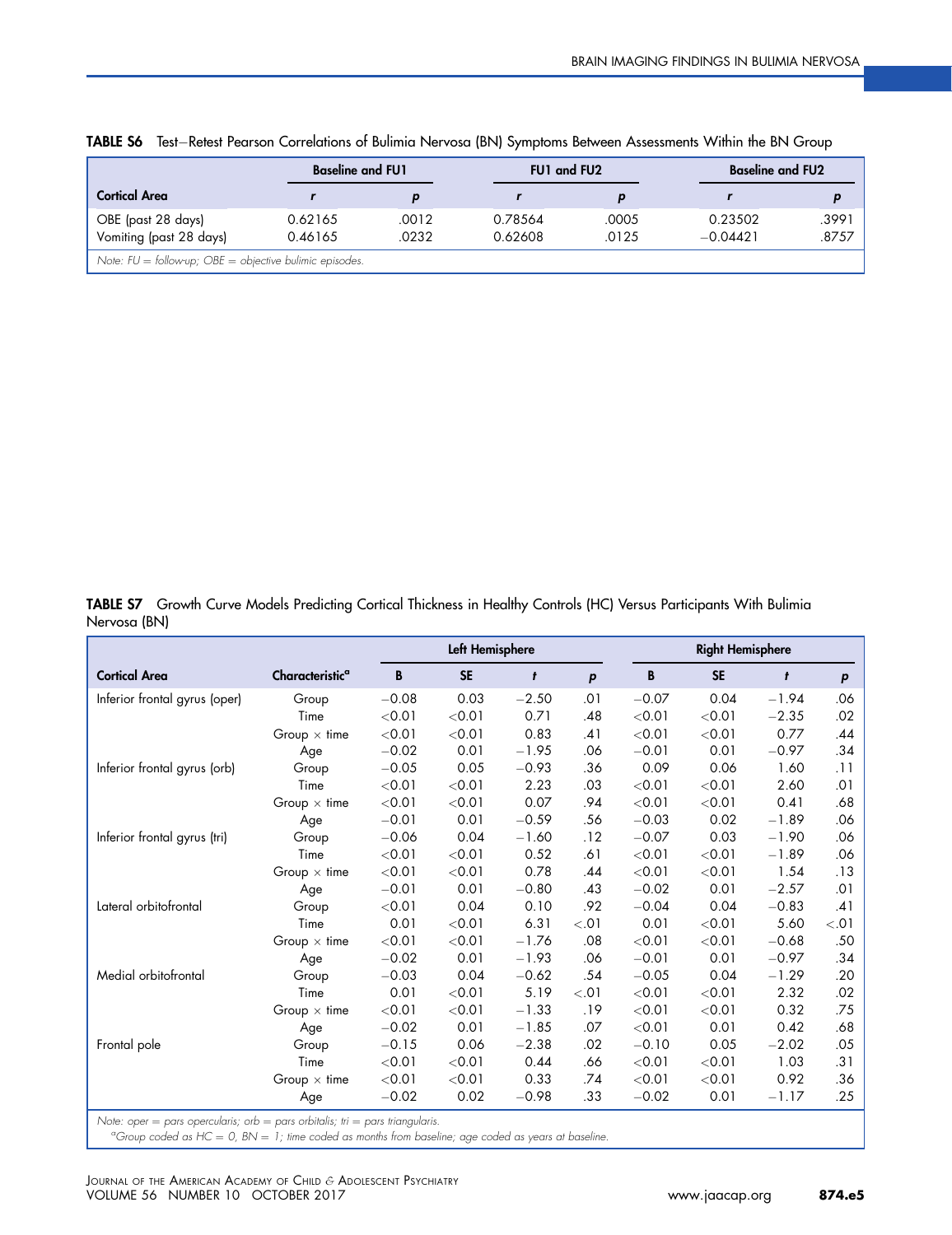|                               |                             |         | Left Hemisphere |         |        | <b>Right Hemisphere</b> |           |         |        |  |
|-------------------------------|-----------------------------|---------|-----------------|---------|--------|-------------------------|-----------|---------|--------|--|
| <b>Cortical Area</b>          | Characteristic <sup>b</sup> | B       | <b>SE</b>       | t       | p      | B                       | <b>SE</b> | t       | P      |  |
| Inferior frontal gyrus (oper) | Group                       | $-0.07$ | 0.04            | $-1.77$ | .08    | $-0.10$                 | 0.05      | $-2.22$ | .03    |  |
|                               | Time                        | < 0.01  | < 0.01          | 0.72    | .47    | < 0.01                  | < 0.01    | $-2.28$ | .03    |  |
|                               | Group $\times$ time         | < 0.01  | < 0.01          | 0.03    | .97    | < 0.01                  | < 0.01    | 0.32    | .75    |  |
|                               | Age                         | $-0.02$ | 0.01            | $-2.07$ | .04    | $-0.02$                 | 0.01      | $-1.30$ | .20    |  |
| Inferior frontal gyrus (orb)  | Group                       | $-0.03$ | 0.06            | $-0.50$ | .62    | 0.14                    | 0.06      | 2.36    | .02    |  |
|                               | Time                        | < 0.01  | < 0.01          | 2.23    | .03    | < 0.01                  | < 0.01    | 2.66    | .01    |  |
|                               | Group $\times$ time         | < 0.01  | < 0.01          | $-0.23$ | .82    | < 0.01                  | < 0.01    | 0.13    | .90    |  |
|                               | Age                         | $-0.02$ | 0.01            | $-1.17$ | .24    | $-0.03$                 | 0.02      | $-2.09$ | .04    |  |
| Inferior frontal gyrus (tri)  | Group                       | $-0.06$ | 0.05            | $-1.37$ | .18    | $-0.06$                 | 0.04      | $-1.56$ | .12    |  |
|                               | Time                        | < 0.01  | < 0.01          | 0.51    | .61    | < 0.01                  | < 0.01    | $-2.01$ | .05    |  |
|                               | Group $\times$ time         | < 0.01  | < 0.01          | 0.03    | .98    | < 0.01                  | < 0.01    | 1.59    | .12    |  |
|                               | Age                         | $-0.01$ | 0.01            | $-1.11$ | .27    | $-0.03$                 | 0.01      | $-2.59$ | .01    |  |
| Lateral orbitofrontal         | Group                       | $-0.01$ | 0.04            | $-0.13$ | .90    | $-0.03$                 | 0.05      | $-0.52$ | .61    |  |
|                               | Time                        | 0.01    | < 0.01          | 7.03    | < 0.01 | 0.01                    | < 0.01    | 5.45    | < 0.01 |  |
|                               | Group $\times$ time         | < 0.01  | < 0.01          | $-1.93$ | .06    | < 0.01                  | < 0.01    | $-0.91$ | .36    |  |
|                               | Age                         | $-0.02$ | 0.01            | $-2.26$ | .03    | $-0.02$                 | 0.01      | $-1.45$ | .15    |  |
| Medial orbitofrontal          | Group                       | $-0.06$ | 0.05            | $-1.17$ | .25    | $-0.05$                 | 0.04      | $-1.18$ | .24    |  |
|                               | Time                        | 0.01    | < 0.01          | 5.83    | < 0.01 | < 0.01                  | < 0.01    | 2.41    | .02    |  |
|                               | Group $\times$ time         | < 0.01  | < 0.01          | $-1.73$ | .09    | < 0.01                  | < 0.01    | $-0.27$ | .79    |  |
|                               | Age                         | $-0.02$ | 0.01            | $-1.65$ | .10    | < 0.01                  | 0.01      | $-0.36$ | .72    |  |
| Frontal pole                  | Group                       | $-0.12$ | 0.07            | $-1.76$ | .08    | $-0.11$                 | 0.06      | $-1.80$ | .08    |  |
|                               | Time                        | 0.00    | 0.00            | 0.48    | .64    | 0.00                    | 0.00      | 1.02    | .31    |  |
|                               | Group $\times$ time         | 0.00    | 0.00            | $-0.23$ | .82    | 0.00                    | 0.00      | 0.46    | .65    |  |
|                               | Age                         | $-0.02$ | 0.02            | $-1.40$ | .17    | $-0.02$                 | 0.02      | $-1.41$ | .16    |  |

<span id="page-14-0"></span>TABLE S8 Growth Curve Models Predicting Cortical Thickness in Healthy Controls (HC) Versus Participants With Remitted Bulimia Nervosa (BN)<sup>a</sup>

Note: Oper  $=$  pars opercularis; orb  $=$  pars orbitalis.

Remission is defined as >50% reduction in the frequency of objective bulimic episodes and vomiting episodes between baseline and last assessment.

 $^{b}$ Group coded as HC = 0, BN = 1; time coded as months from baseline; age coded as years at baseline.